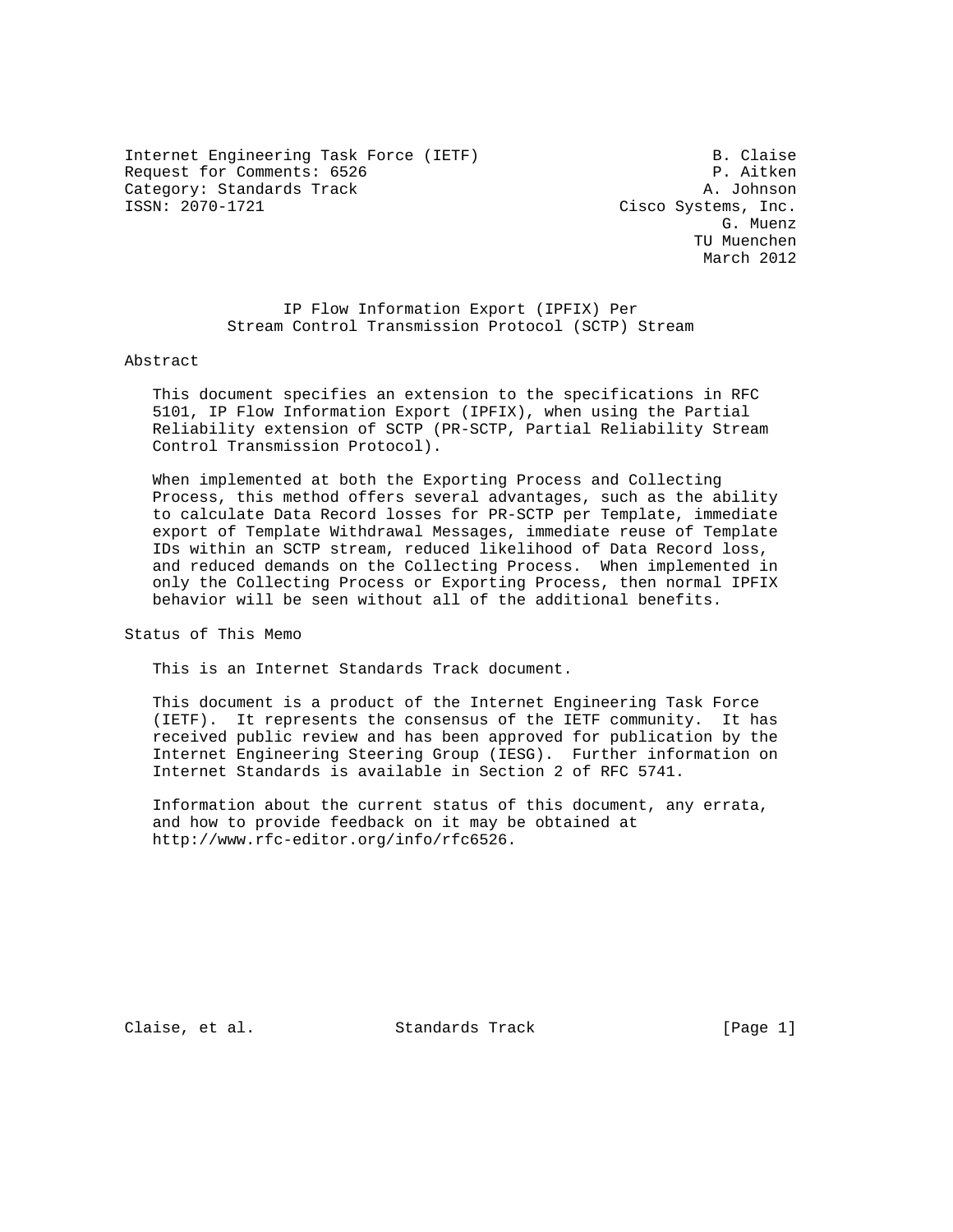# Copyright Notice

 Copyright (c) 2012 IETF Trust and the persons identified as the document authors. All rights reserved.

 This document is subject to BCP 78 and the IETF Trust's Legal Provisions Relating to IETF Documents

 (http://trustee.ietf.org/license-info) in effect on the date of publication of this document. Please review these documents carefully, as they describe your rights and restrictions with respect to this document. Code Components extracted from this document must include Simplified BSD License text as described in Section 4.e of the Trust Legal Provisions and are provided without warranty as described in the Simplified BSD License.

Claise, et al. Standards Track [Page 2]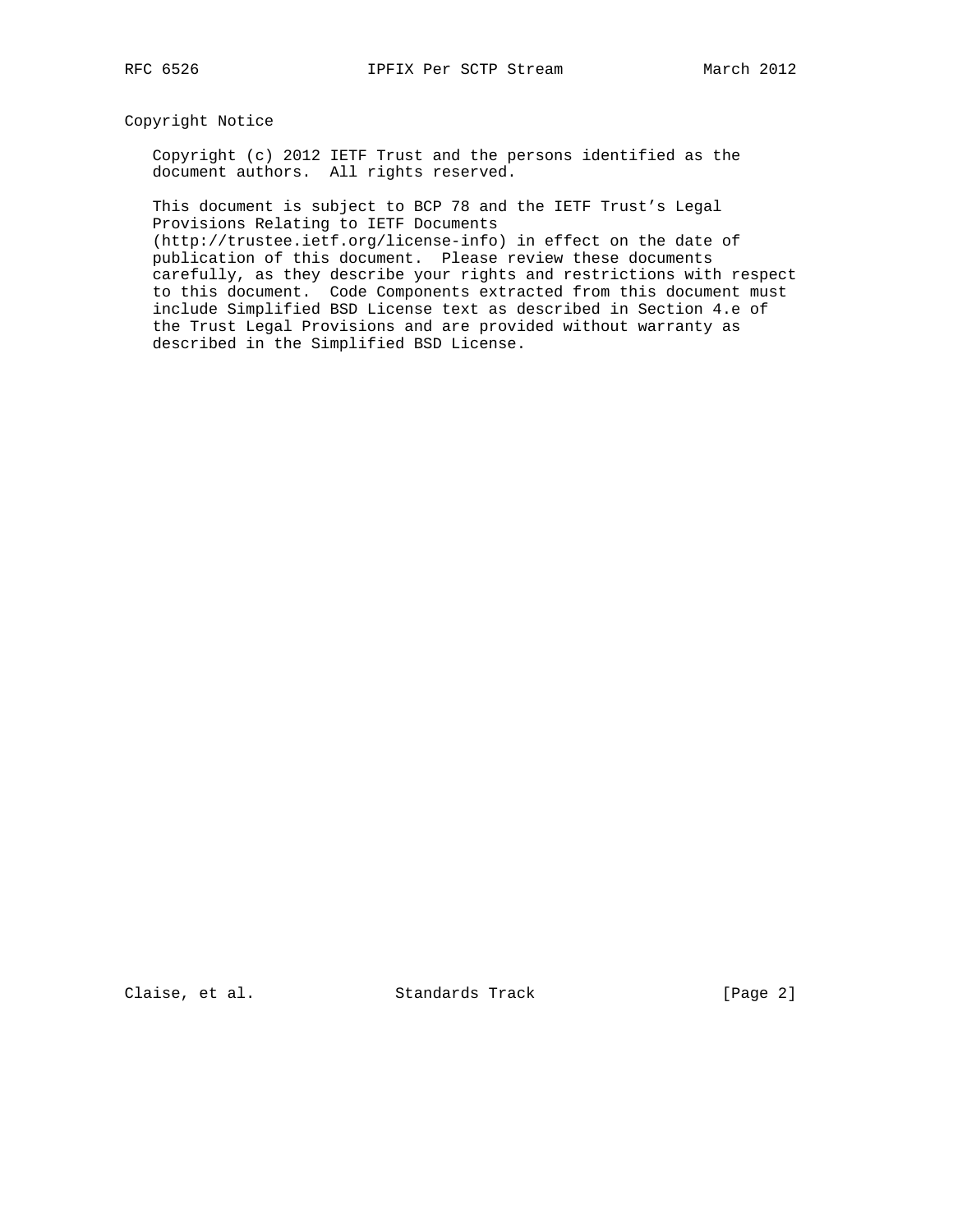| 1.1. Relationship with IPFIX and PSAMP 4                          |  |
|-------------------------------------------------------------------|--|
|                                                                   |  |
|                                                                   |  |
|                                                                   |  |
|                                                                   |  |
|                                                                   |  |
|                                                                   |  |
| 3. IPFIX Protocol Specifications: Limitations and Improvements  7 |  |
| 3.1. Data Record Loss Calculated Per Template 7                   |  |
| 3.1.1. IPFIX Protocol Specifications: Limitation 7                |  |
| 3.1.2. IPFIX Export Per SCTP Stream: Advantage  8                 |  |
| 3.2. Immediate Template Withdrawal and Reuse  8                   |  |
| 3.2.1. IPFIX Protocol Specifications: Limitation 8                |  |
| 3.2.2. IPFIX Export Per SCTP Stream: Advantages  9                |  |
|                                                                   |  |
| 3.3.1. IPFIX Protocol Specifications: Limitation  9               |  |
| 3.3.2. IPFIX Export Per SCTP Stream: Advantages 10                |  |
|                                                                   |  |
|                                                                   |  |
|                                                                   |  |
| 4.4. Template Withdrawal Message 13                               |  |
| 4.5. The Collecting Process's Side 14                             |  |
|                                                                   |  |
| 4.5.2. Enabling the Per-SCTP-Stream Extension 14                  |  |
| 4.5.3. Disabling the Per-SCTP-Stream Extension 15                 |  |
| 4.5.4. Calculating Data Record Loss Per Template 16               |  |
|                                                                   |  |
|                                                                   |  |
|                                                                   |  |
|                                                                   |  |
|                                                                   |  |
|                                                                   |  |
|                                                                   |  |
|                                                                   |  |

# 1. Introduction

 The IPFIX protocol [RFC5101] has the goal of exporting Flow information. This protocol is designed to export information about IP traffic Flows and related measurement data, where a Flow is defined by a set of key attributes (e.g., source and destination IP address, source and destination port, etc.). However, thanks to its Template mechanism, the IPFIX protocol can export any type of

Claise, et al. Standards Track [Page 3]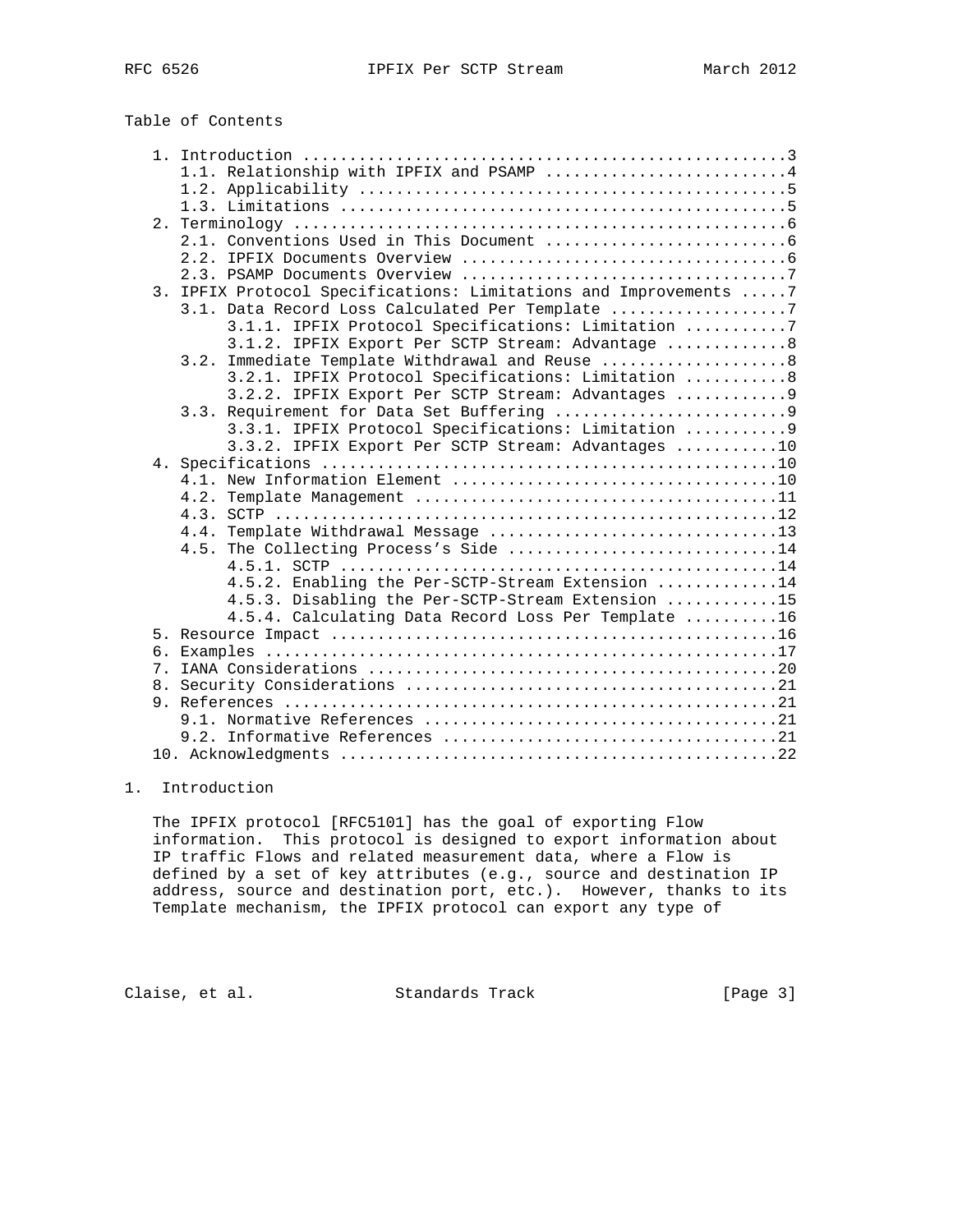information, as long as the relevant Information Element is specified in the IPFIX information model [RFC5102], registered with IANA [IANA], or specified as an enterprise-specific Information Element.

 The IPFIX protocol [RFC5101] specifies that traffic measurements for Flows are exported using a TLV (Type, Length, Value) format. The information is exported using a Template Record, which is sent once to export the {Type, Length} pairs that define the data format for the Information Elements in a Flow. The Data Records specify values for each Flow.

 The IPFIX protocol [RFC5101] is flexible: It foresees the usage of multiple SCTP streams per association; it allows the transmission of Data Sets, Template Sets, and/or Options Template Sets on any SCTP stream; it offers full and partially reliable export of Data Sets; it specifies both ordered and out-of-order delivery of Data Sets. However, due to bandwidth restrictions and packet losses in the network as well as resource constraints on the Exporter and Collector (e.g., limited buffer sizes), it is not always possible to export all Data Sets in a reliable way.

 This document specifies a method for exporting a Template Record and its associated Data Sets in a single SCTP stream, limiting each Template ID to a single SCTP stream if possible, and imposing in-order transmission.

 This method offers several advantages over IPFIX export as specified in [RFC5101], such as the ability to calculate Data Record losses for PR-SCTP per Template, immediate export of Template Withdrawal Messages, immediate reuse of Template IDs within an SCTP stream, reduced likelihood of Data Record loss, and reduced demands on the Collecting Process.

## 1.1. Relationship with IPFIX and PSAMP

 The specifications in this document apply to the IPFIX protocol specifications [RFC5101]. However, they only apply to the SCTP transport protocol [RFC4960] option of the IPFIX protocol specifications (see Section 10 of [RFC5101]), specifically if the Partial Reliability extension [RFC3758] is used. All specifications from [RFC5101] apply, unless specified otherwise in this document.

 As the Packet Sampling (PSAMP) protocol specifications [RFC5476] are based on the IPFIX protocol specifications, the specifications in this document are also valid for the PSAMP protocol.

Claise, et al. Standards Track [Page 4]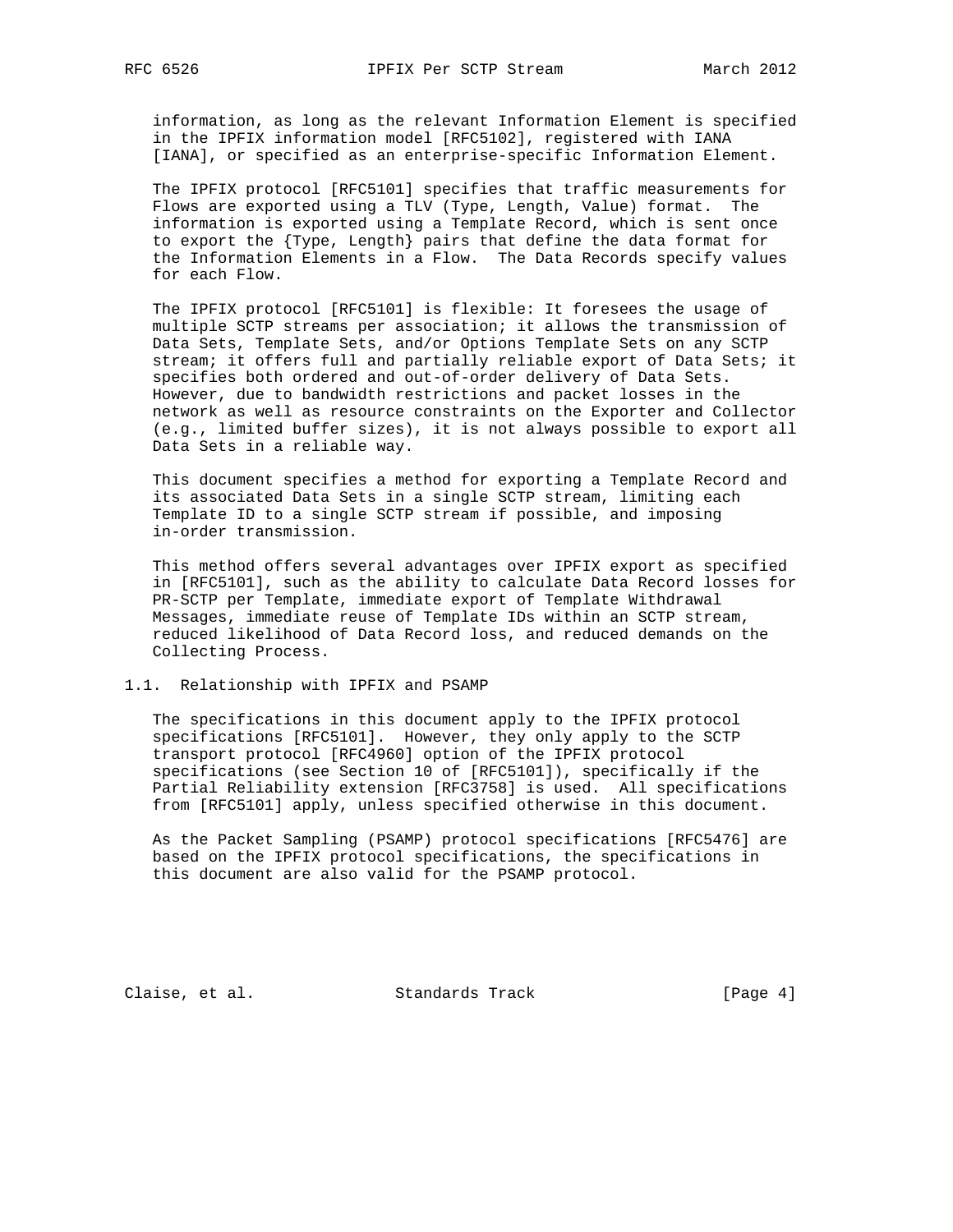#### 1.2. Applicability

 The specifications contained in this document are applicable to cases where application requirements include knowing how many Data Records of a certain type (i.e., from a certain Template) were lost. A typical example is a router exporting billing records, where the Exporting Process cannot afford to export all the Flow Records reliably, due to limited resources to buffer a large number of Flow Records. Such a situation may occur if Data Sets are generated at a higher rate at the Exporter than can be transferred to the Collector because of bandwidth limitations in the network or slow reception at the Collector.

 To be more precise, the specification applicability is the case where multiple Templates are simultaneously active within a single SCTP Transport Session and the calculation of the Data Record loss for a particular Template is required. Indeed, with the current IPFIX specifications [RFC5101], if an IPFIX Message is lost (UDP or SCTP partially reliable), it is not possible to determine to which Template(s) the lost Data Records belong.

 Exporting Processes following the specifications in this document will interoperate with existing Collecting Processes that comply with [RFC5101]; no changes are required at the Collecting Process to receive data from an Exporting Process compliant with this method. However, Collecting Processes may implement additional support for per-stream export specified in this document in order to realize all the benefits of the approach specified herein. Since the specifications in this document mandate in-order transmission of (Options) Templates and associated Data Records, late arrival of (Options) Templates at the Collecting Process is avoided, which means that there are no Data Records that need to be dropped or buffered.

## 1.3. Limitations

 When multiple Templates are required, this method requires multiple SCTP streams in the association between the Exporting Process and Collecting Process, ideally one stream per Template. To properly handle the transmission of additional Templates during the Transport Session, additional SCTP streams are sometimes required. These SCTP streams can only be added within the existing SCTP association if the specifications in [RFC6525] are supported.

Claise, et al. Standards Track [Page 5]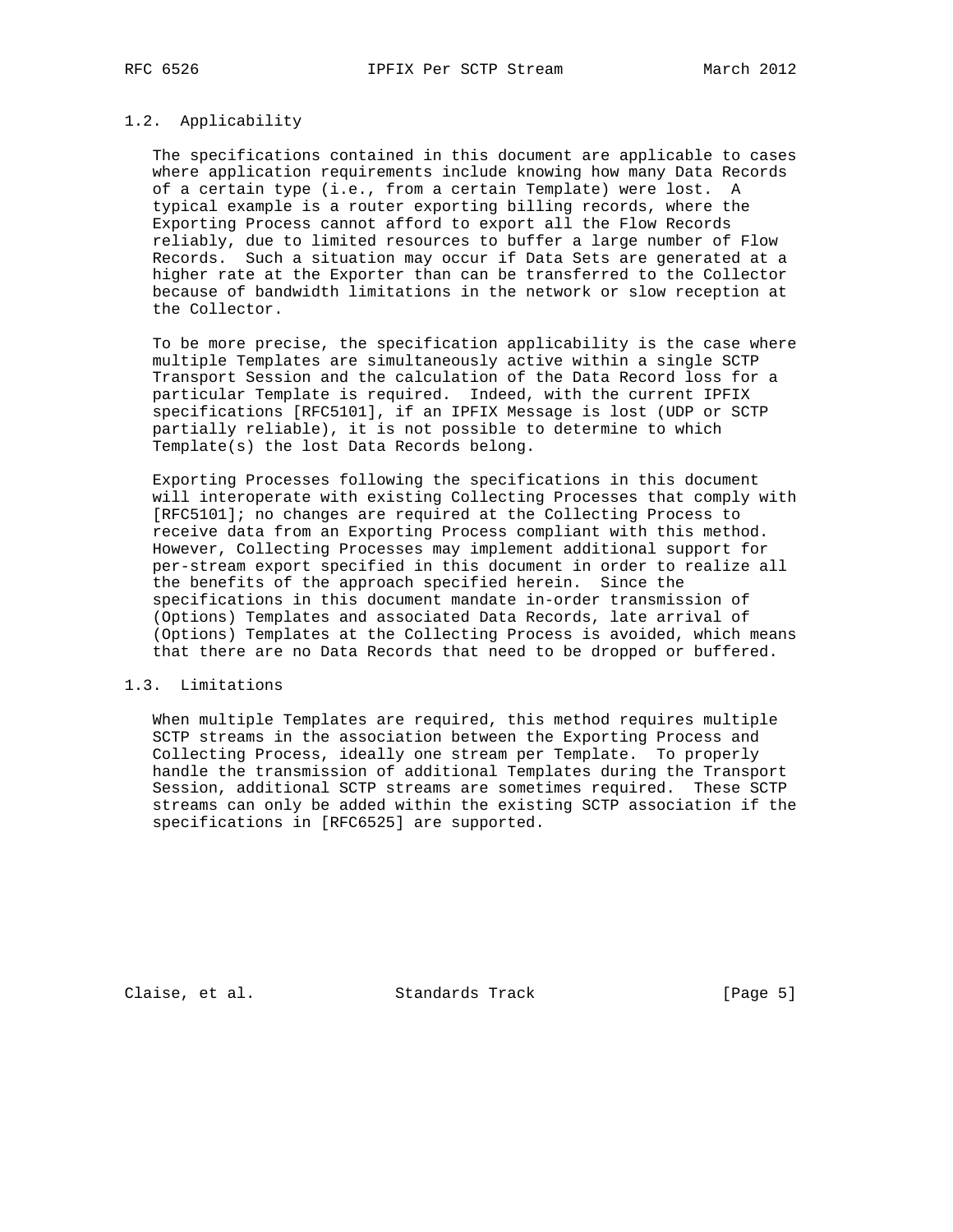#### 2. Terminology

 IPFIX-specific terminology used in this document is defined in Section 2 of [RFC5101]. As in [RFC5101], these IPFIX-specific terms have the first letter of a word capitalized when used in this document.

 Note that, in this document, "(Options) Template" is used to refer to Templates and Options Templates. Unless otherwise specified, "Template" alone refers to Templates exclusive of Options Templates.

Template Reuse Delay

 The time the Exporting Process needs to wait after sending the last Data Set described by a given Template before sending a Template Withdrawal Message for the Template. A suitable default value is 5 seconds, as specified in [RFC5101].

### 2.1. Conventions Used in This Document

 The key words "MUST", "MUST NOT", "REQUIRED", "SHALL", "SHALL NOT", "SHOULD", "SHOULD NOT", "RECOMMENDED", "MAY", and "OPTIONAL" in this document are to be interpreted as described in RFC 2119 [RFC2119].

# 2.2. IPFIX Documents Overview

 The IPFIX protocol [RFC5101] provides network administrators with access to Flow information.

 The architecture for the export of measured Flow information out of an IPFIX Exporting Process to a Collecting Process is defined in the IPFIX architecture [RFC5470], per the requirements defined in [RFC3917].

 The IPFIX architecture [RFC5470] specifies how IPFIX Data Records and Templates are carried via a congestion-aware transport protocol from IPFIX Exporting Processes to IPFIX Collecting Processes.

 IPFIX has a formal description of IPFIX Information Elements, their names, their types, and additional semantic information, as specified in the IPFIX information model [RFC5102].

 Finally, the IPFIX applicability statement [RFC5472] describes what types of applications can use the IPFIX protocol and how they can use the information provided. Furthermore, it shows how the IPFIX framework relates to other architectures and frameworks.

Claise, et al. Standards Track [Page 6]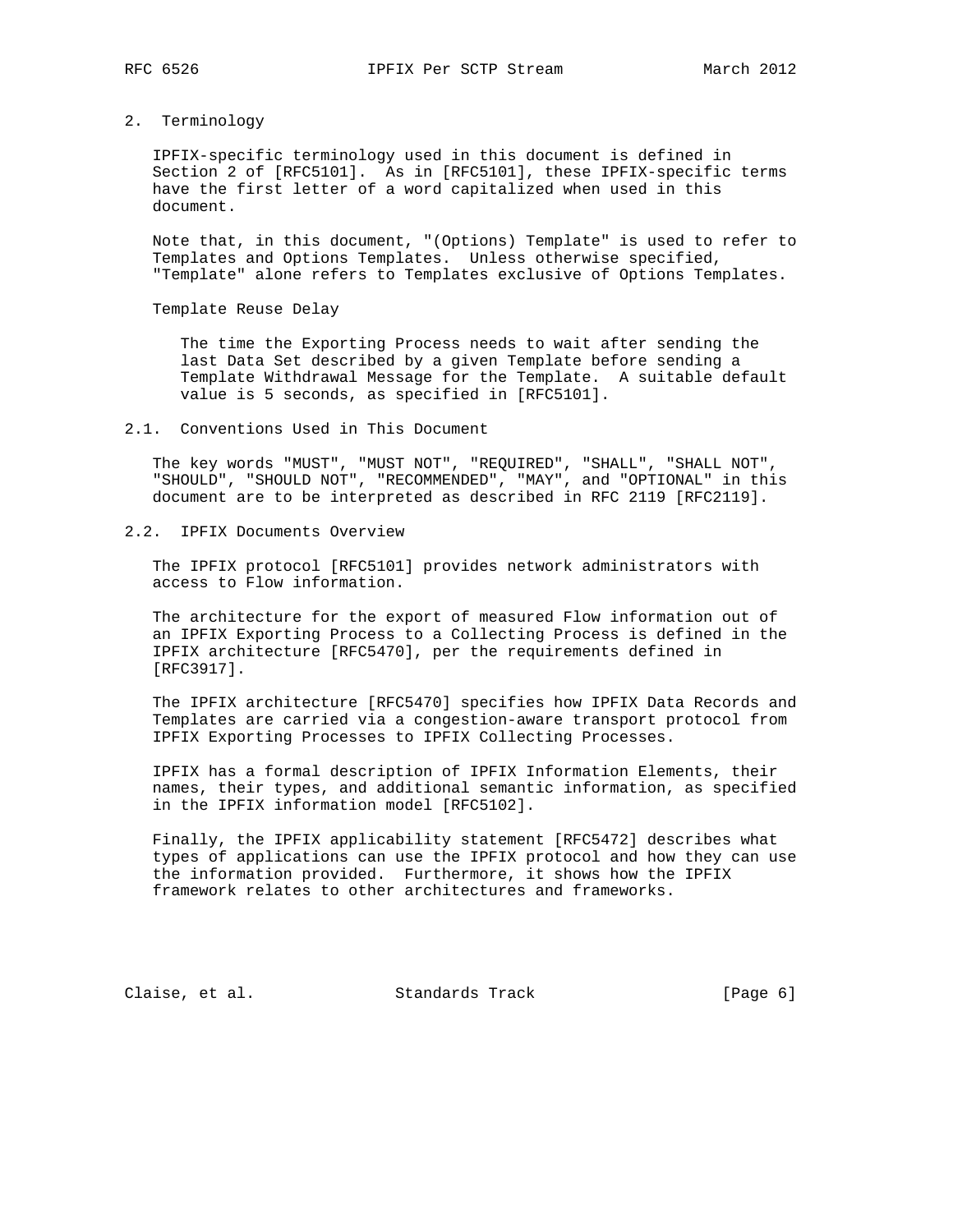# 2.3. PSAMP Documents Overview

 The document "A Framework for Packet Selection and Reporting" [RFC5474] describes the Packet Sampling (PSAMP) framework for network elements to select subsets of packets by statistical and other methods, and to export a stream of reports on the selected packets to a Collector.

 The set of packet selection techniques (sampling, filtering, and hashing) supported by PSAMP are described in "Sampling and Filtering Techniques for IP Packet Selection" [RFC5475].

 The PSAMP protocol [RFC5476] specifies the export of packet information from a PSAMP Exporting Process to a PSAMP Collecting Process. Like IPFIX, PSAMP has a formal description of its Information Elements, their names, their types, and additional semantic information. The PSAMP information model is defined in [RFC5477].

3. IPFIX Protocol Specifications: Limitations and Improvements

 For three specific topics ("Data Record Loss Calculated Per Template", "Immediate Template Withdrawal and Reuse", and "Requirement for Data Set Buffering"), this section explains the limitations of the IPFIX protocol specifications on the one hand, and the advantages of the method specified in this document on the other.

- 3.1. Data Record Loss Calculated Per Template
- 3.1.1. IPFIX Protocol Specifications: Limitation

 Section 6.3.2 of [RFC3917], "Requirements for IP Flow Information Export" discusses the data transfer reliability issues:

 Loss of flow records during the data transfer from the Exporting Process to the Collecting Process must be indicated at the Collecting Process.

 However, in some cases, it may be important to know how many Data Records of a certain type were lost (e.g., in the case of billing), and IPFIX does not conventionally provide this information.

 A Collecting Process can detect out-of-sequence, dropped, or duplicate IPFIX Messages by tracking the Sequence Number [RFC5101]. Note that the Sequence Number field in the IPFIX Message header increases with the number of IPFIX Data Records within the SCTP stream, so loss will be detected per stream.

Claise, et al. Standards Track [Page 7]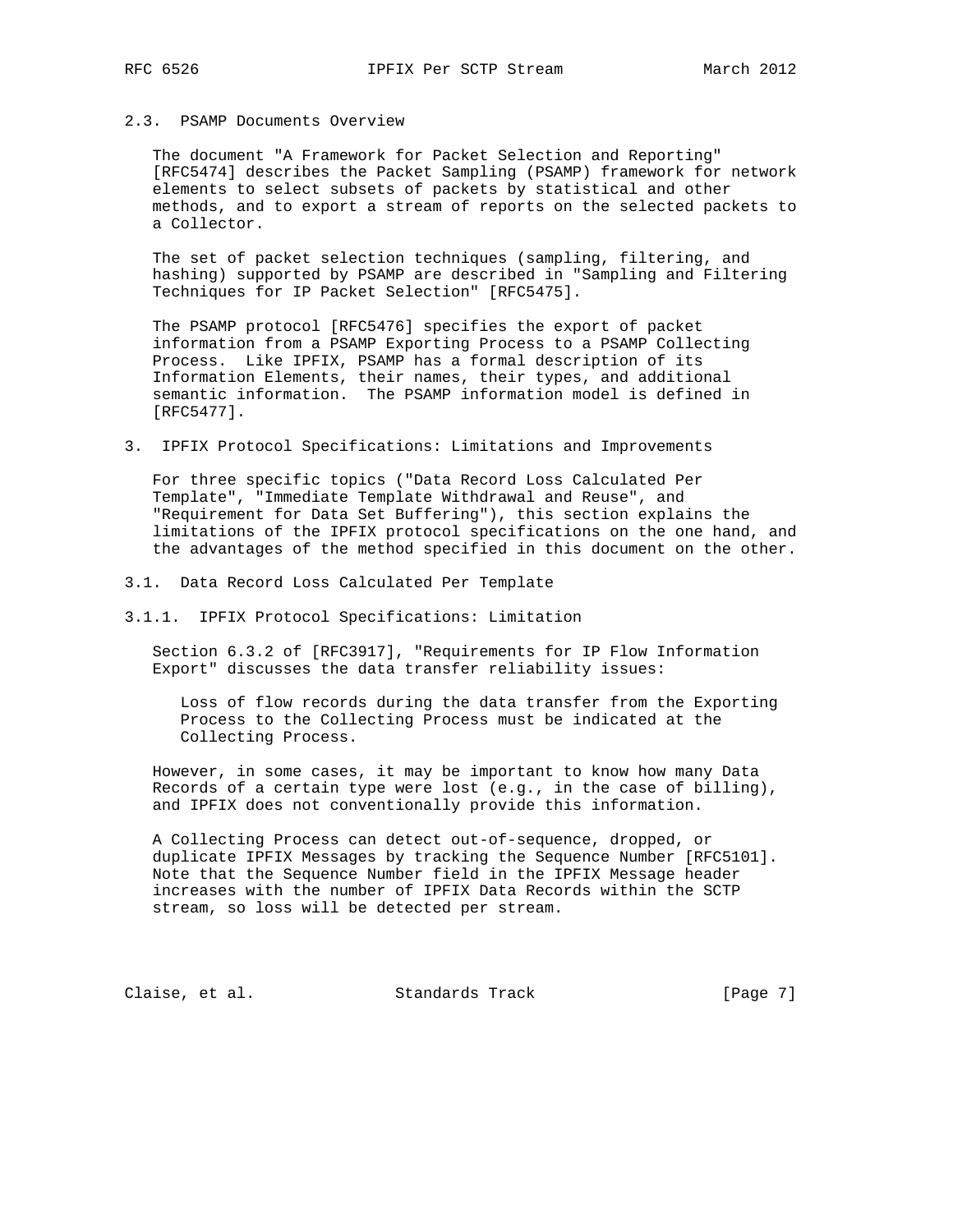The IPFIX protocol specifications [RFC5101] specify that Data Records defined by any Template may be sent on any SCTP stream. As such, if there is more than one Template defined within the whole SCTP association, then there is no way of knowing with which Template any lost Data Record is associated. This is true, no matter what convention the Exporting Process uses to send Data Records on different SCTP streams, as the protocol makes no guarantees.

 Note that a workaround allowed by the IPFIX specifications in [RFC5101] is to use only one Template Record per SCTP Transport Session, at the cost of multiplying the number of SCTP Transport Sessions when multiple Template Records are required.

3.1.2. IPFIX Export Per SCTP Stream: Advantage

 Using the specifications in this document, it is guaranteed that any lost Data Records will be associated only with the Templates that are defined on that SCTP stream. By defining only one Template per SCTP stream, it is ensured that any loss is associated with that single Template. So, by exporting each Template and its corresponding Data Records in a separate SCTP stream from other Templates and Data Records, the loss pertaining to each specific Template can be deduced from the Sequence Number field in the IPFIX Message headers.

- 3.2. Immediate Template Withdrawal and Reuse
- 3.2.1. IPFIX Protocol Specifications: Limitation

 A Collecting Process must have received the Template Record associated with the Data Records to be able to decode the information in the Data Records. [RFC5101] specifies the following:

 The Exporting Process SHOULD transmit the Template Set and Options Template Set in advance of any Data Sets that use that (Options) Template ID, to help ensure that the Collecting Process has the Template Record before receiving the first Data Record.

 The fact that the Collecting Process cannot decode the Data Records without the corresponding Template Record may result in Data Records being discarded by the Collecting Process, as specified in [RFC5101]:

 The Collecting Process normally receives Template Records from the Exporting Process before receiving Data Records. The Data Records are then decoded and stored by the Collector. If the Template Records have not been received at the time Data Records are received, the Collecting Process MAY store the Data Records for a short period of time and decode them after the Template Records are received.

Claise, et al. Standards Track [Page 8]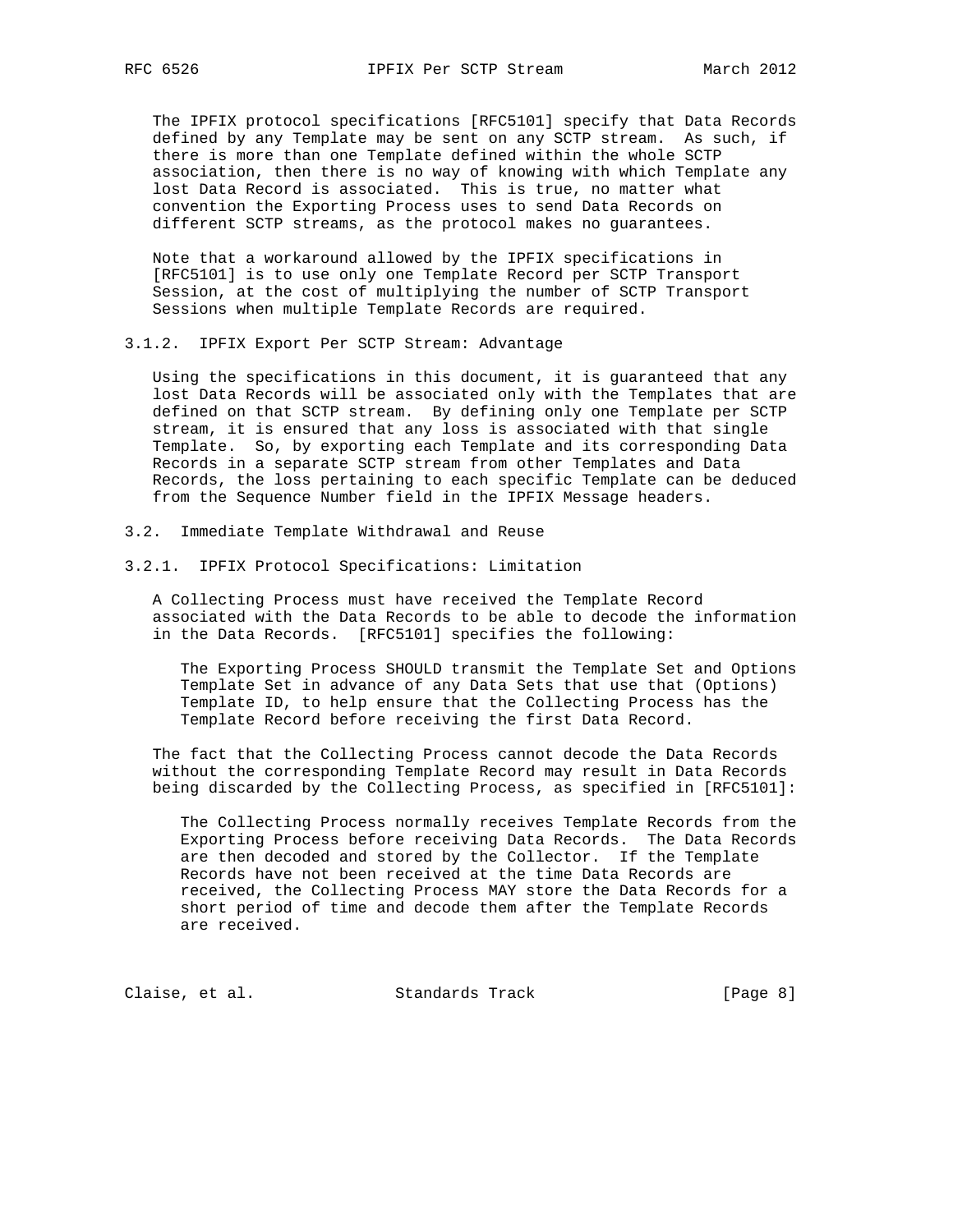### 3.2.2. IPFIX Export Per SCTP Stream: Advantages

 By exporting each Template Record and the corresponding Data Records within a single SCTP stream and imposing in-order transmission, the Template Record will always arrive before the associated Data Records. Therefore, there is no risk that the Collecting Process discards Data Records while waiting for the Template Record to arrive.

 Furthermore, when reusing a Template ID within an SCTP stream, the Template Withdrawal Message will be guaranteed to arrive before the new definition of the Template, and therefore the Template Record may be sent directly after the Template Withdrawal Message. In other words, the Template Reuse Delay restriction (5 seconds by default, as specified in [RFC5101]) does not need to be applied to Template ID reuse within the same SCTP stream.

 Another advantage of the new specifications in this document is a reduced load on the Collecting Process. Indeed, the Collecting Process doesn't have to store the Data Records while waiting for the Template Record, as the transmission order is always guaranteed. This way, extra reliability of the Data Records is achieved without extra burden on the Collecting Process.

- 3.3. Requirement for Data Set Buffering
- 3.3.1. IPFIX Protocol Specifications: Limitation

 The fact that the protocol specifications in [RFC5101] are flexible in terms of SCTP stream(s) on which the Template Set, Options Template Set, and corresponding Data Sets are exported implies that the (Options) Template Record might be exported on a different SCTP stream than the corresponding Data Records. This might cause Data Record loss in the Collecting Process, as ordered transmission across SCTP streams is not guaranteed.

 For example, a Template Record may be blocked pending reliable transmission on one SCTP stream while the corresponding Data Records may be transmitted immediately in another SCTP stream. Also, due to different levels of SCTP stream congestion, it is possible that even if the Template Record and corresponding Data Records are sent reliably, Data Records sent on a different SCTP stream than the Template Record might still arrive before the Template Record.

Claise, et al. Standards Track [Page 9]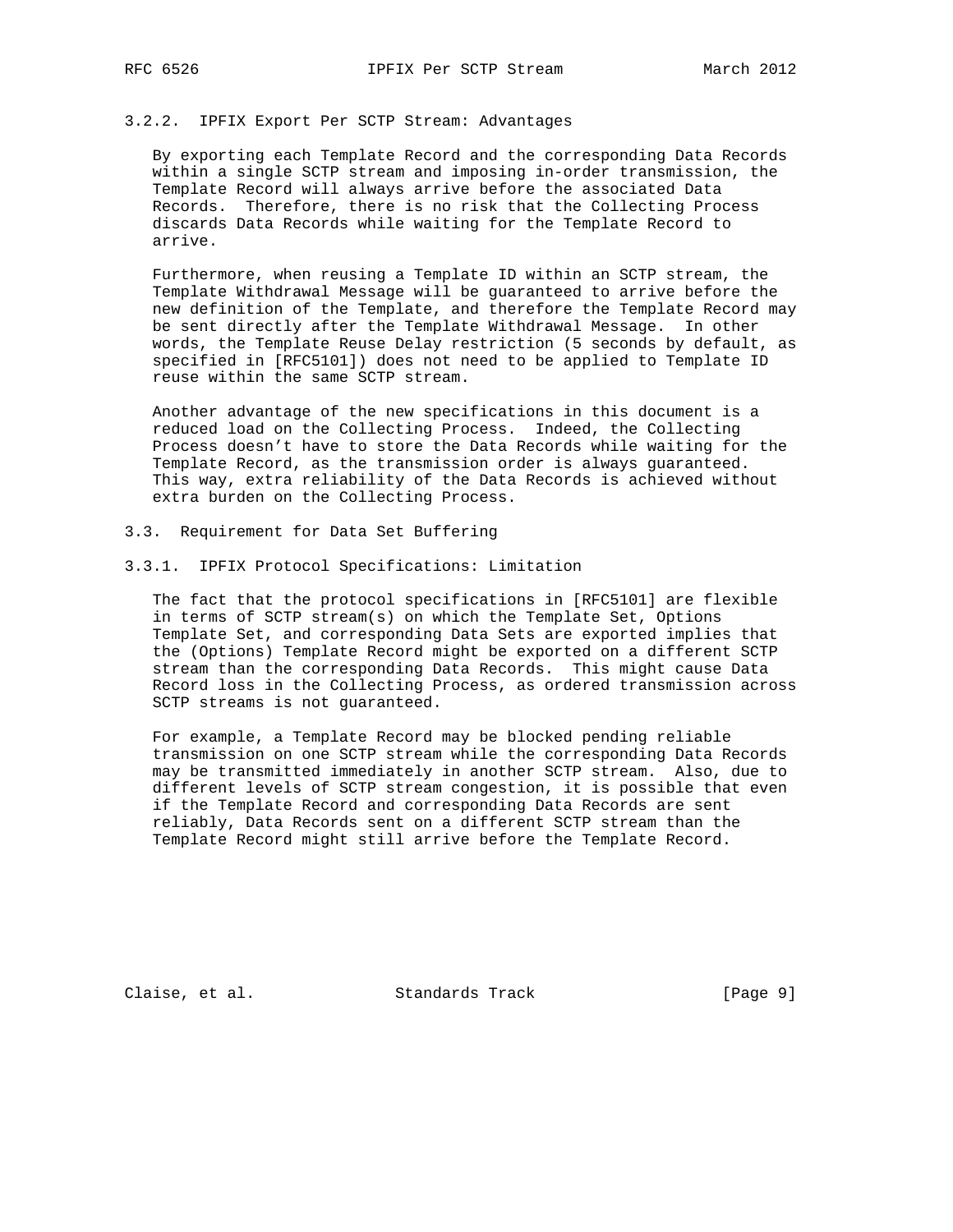## 3.3.2. IPFIX Export Per SCTP Stream: Advantages

 By exporting each Template Record and all corresponding Data Records within a single SCTP stream, and imposing in-order transmission, the issue of ordered transmission across multiple SCTP streams is avoided.

 By exporting all corresponding Data Records within the same ordered SCTP stream as the Template Record, each SCTP stream is independent and self-contained, and the interaction between SCTP streams is limited to that of the Options Template and associated Data Records sent in different streams. This has several advantageous consequences, including order preservation that does not result in the blocking of unrelated data, and load reduction on the Collecting Process (as the Template Records are guaranteed to be delivered before the associated Data Records, there is no need for the buffering of Data Sets that correspond with Templates that are missing).

4. Specifications

 This section specifies Exporting Process and Collecting Process behavior different from that in [RFC5101] in order to realize the benefits of per-stream export. Note that Exporting Processes following these specifications will interoperate with [RFC5101] compliant Collecting Processes, but that Collecting Processes will have to follow additional non-interoperable specifications to realize the full benefits of the technique. These new specifications, which add to those in [RFC5101], are described with the key words defined in [RFC2119].

4.1. New Information Element

dataRecordsReliability

### Description:

 The export reliability of Data Records, within this SCTP stream, for the element(s) in the Options Template scope. A typical example of an element for which the export reliability will be reported is the Template ID, as specified in the Data Records Reliability Options Template. A value of 'True' means that the Exporting Process MUST send any Data Records associated with the element(s) reliably within this SCTP stream. A value of 'False' means that the Exporting Process MAY send any Data Records associated with the element(s) unreliably within this SCTP stream.

Claise, et al. Standards Track [Page 10]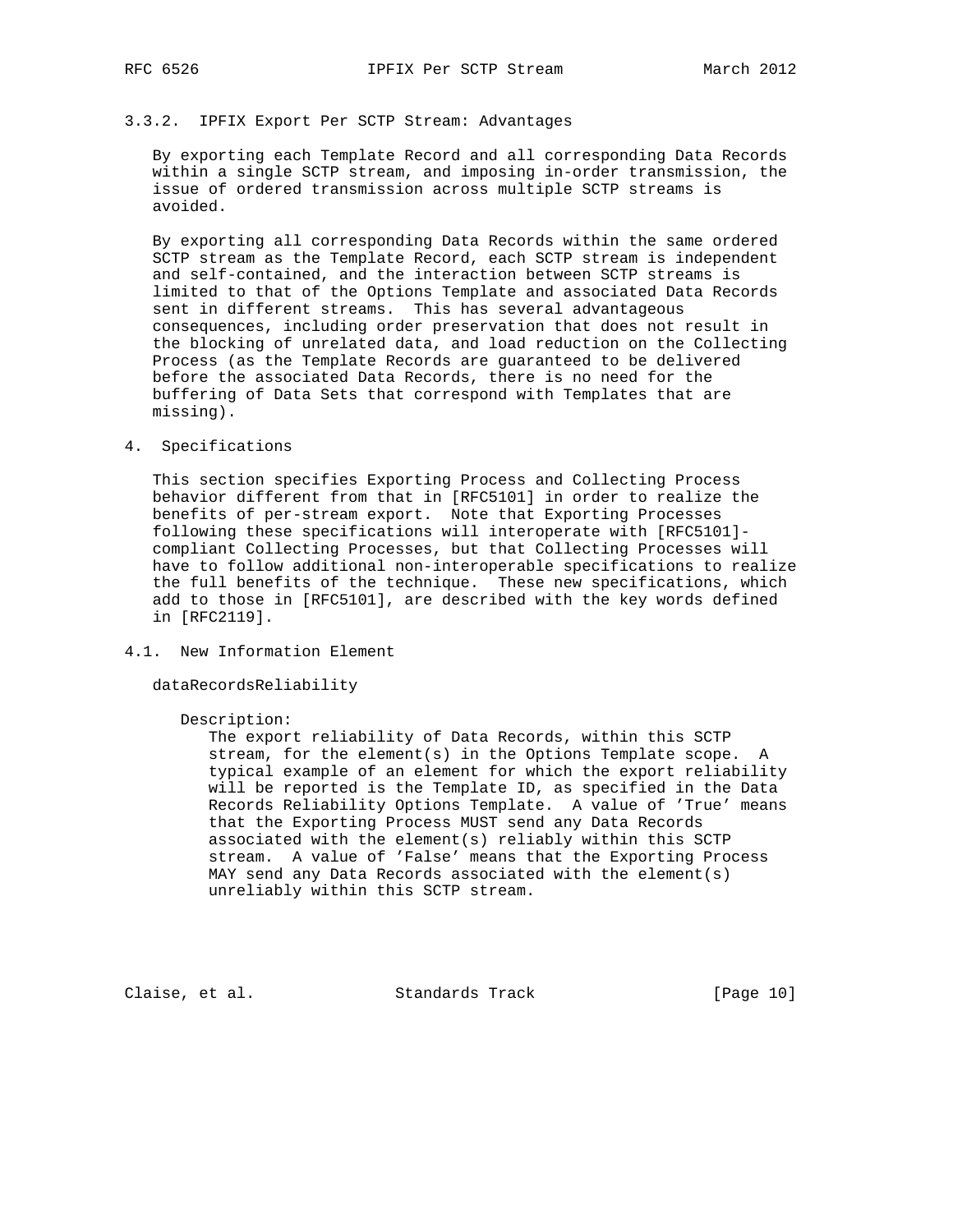Abstract Data Type: boolean Data Type Semantics: identifier ElementId: 276 Status: current

 Per Section 6.1.5 of [RFC5101], the boolean data type is encoded as a single octet, with the value of 1 for True and the value of 2 for False.

4.2. Template Management

 To take advantage of per-stream export, Exporting Processes MUST follow the specification in this section in addition to Section 8, "Template Management", of [RFC5101].

 As specified in [RFC5101], Template Sets and Options Template Sets MUST be sent reliably.

 Any Data Sets associated with a Template Record MUST be sent on the same SCTP stream on which the Template Record was sent.

 The Data Records Reliability Options Template is used to explicitly inform the Collecting Process which Templates will be used in each SCTP stream and whether each set of associated Data Records will be sent reliably or unreliably. After defining a Template ID and before sending any associated Data Records on an SCTP stream, the Exporting Process MUST notify the Collecting Process of its intention to send those Data Records reliably or unreliably within that SCTP stream. It does this by sending a Data Record defined by the Data Records Reliability Options Template for the Template associated with the Data Records to be sent. If it does not, then the Collecting Process MUST disable this extension for the SCTP association. The one exception to this rule is that the Data Records associated with the Data Records Reliability Options Template don't require an explicit notification, as these MUST always be sent reliably.

 The Data Records Reliability Options Template MUST contain the following Information Elements:

 Scope: Template ID Non-scope: dataRecordsReliability

 After sending a value of 'True' for the dataRecordsReliability Element, the Exporting Process MUST send any Data Records associated with the currently defined Template ID reliably within this SCTP stream. After sending a value of 'False' for the

Claise, et al. Standards Track [Page 11]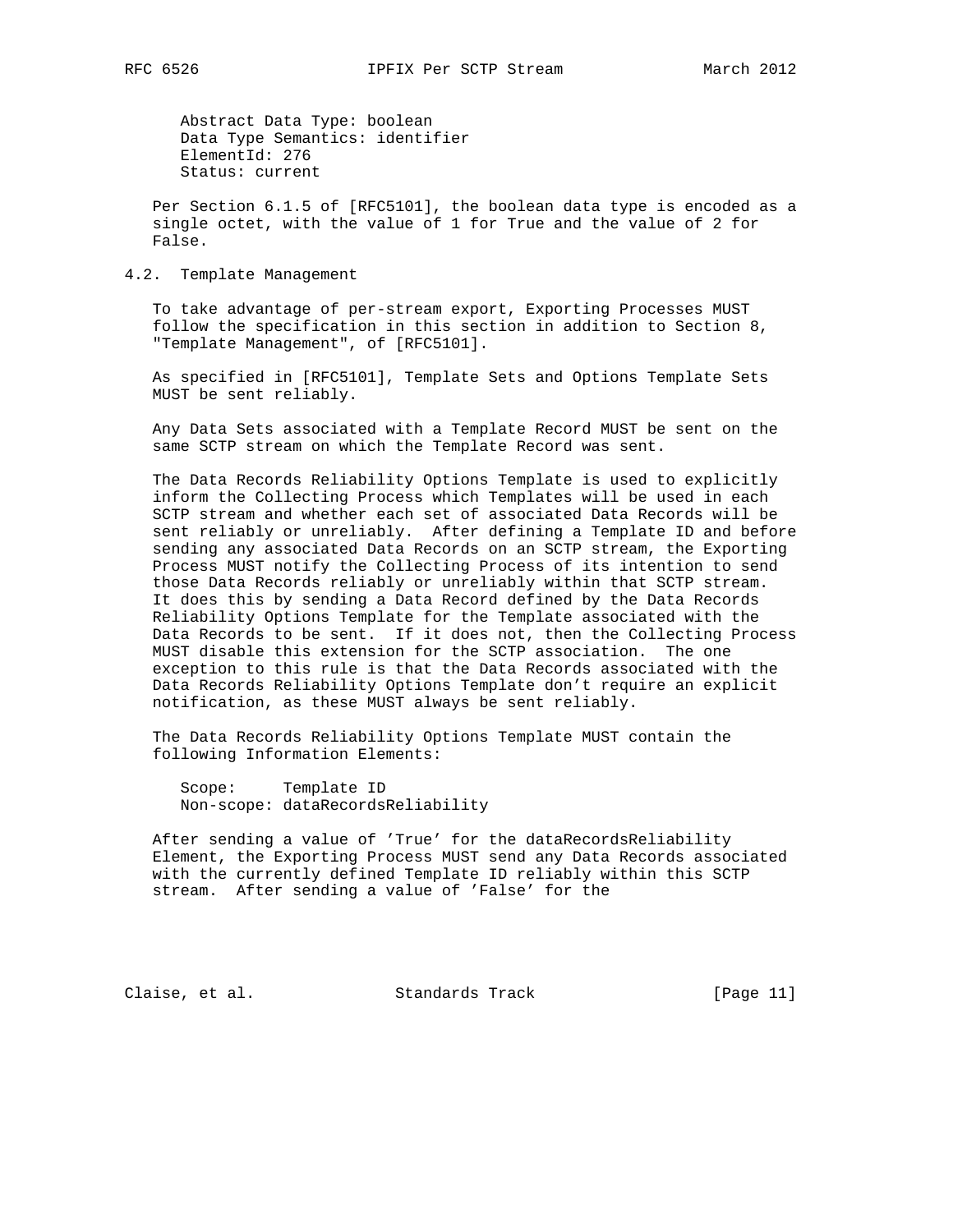dataRecordsReliability Element, the Exporting Process MAY send any Data Records associated with the Template ID unreliably within this SCTP stream.

 If the Exporting Process wants to change the Data Records Reliability value (from reliable to unreliable, or vice versa) for Data Records on an SCTP stream, the Template MUST be withdrawn, and a new Template MUST be used.

 The Data Records Reliability Options Template MAY contain other non-scope Information Elements associated with the (Options) Template.

 When an Options Template (including the Data Records Reliability Options Template) and associated Data Records are sent in the same SCTP stream, the first associated Data Record can follow the Options Template immediately. When the Options Template and associated Data Records are sent in different SCTP streams, the Exporting Process SHOULD transmit the Options Template in advance of any Data Sets that use it, to help ensure that the Collector has received the Options Template Record before receiving the first associated Data Record.

 It is RECOMMENDED that the Exporting Process only sends a single Template and corresponding Data Sets within a single SCTP stream in order to enable calculation of the potential Data Record loss for this Template. The Exporting Process MAY group related (Options) Templates and their associated Data Records within a single SCTP stream so that loss statistics are calculated for the group of Templates that are being sent unreliably within the SCTP stream. This is suitable in cases where there are only slight variations among the Templates in a group (e.g., the omission of unavailable fields for export efficiency) and may be necessary if the SCTP association does not support enough SCTP streams to export each Template in its own SCTP stream.

 If an SCTP stream contains a mixture of Data Records defined by Template Records and by Options Template Records, the Data Records defined by the Options Template Records SHOULD be sent reliably so that the Collecting Process does not consider any loss to be associated with the Options Data Records.

# 4.3. SCTP

 To take advantage of per-stream export, Exporting Processes MUST manage SCTP streams according to the specification in this section, in addition to Section 10.2.4.3, "Stream", of [RFC5101].

Claise, et al. Standards Track [Page 12]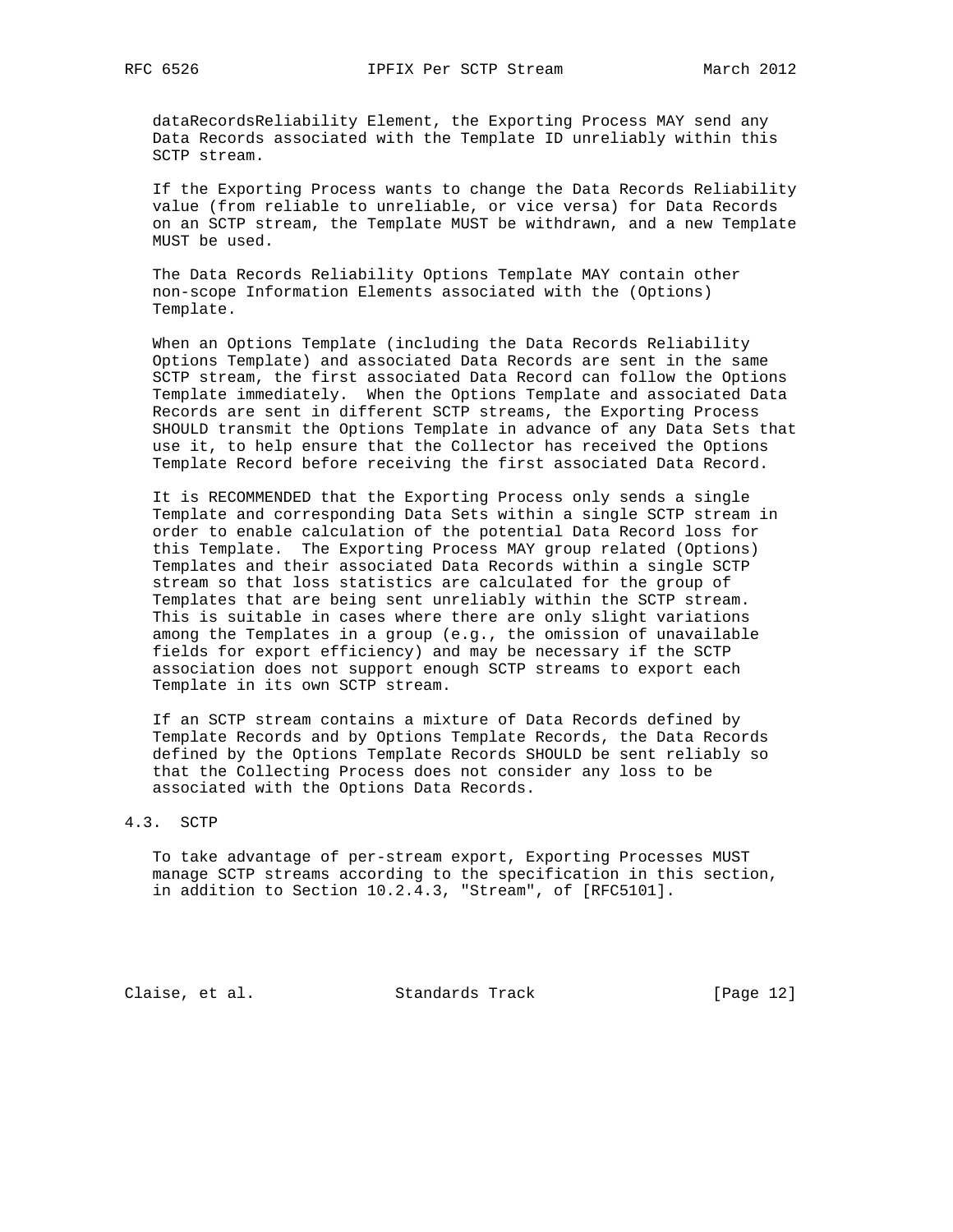PR-SCTP [RFC3758] MUST be implemented by all compliant implementations.

All IPFIX Messages in an SCTP stream MUST be sent in order.

 As specified in [RFC5101], depending on the requirements of the application, the Exporting Process may send Data Sets with full or partial reliability.

 If the Exporting Process is required to export a new Template Record but there are no more free SCTP streams available, it SHOULD attempt to increase the number of outbound SCTP streams to which it is able to send, per [RFC6525]. Alternatively, the Exporting Process MAY add the Template Set and Data Records to an existing SCTP stream at the cost of diluting the granularity of any Data Record loss attribution. An alternative that may result in the loss of Flow Records (for example, due to lack of buffering on the Exporter) is to restart the SCTP association with an increased number of SCTP streams.

4.4. Template Withdrawal Message

 To take advantage of per-stream export, Exporting Processes MUST send Template Withdrawal Messages according to the specification in this section, in addition to Section 8, "Template Management", of [RFC5101].

 As specified in [RFC5101], Templates that are no longer in use SHOULD be deleted. Before reusing a Template ID, the Template MUST be deleted. In order to delete an allocated Template, the Template is withdrawn through the use of a Template Withdrawal Message.

 The Template Withdrawal Message MUST be sent on the same SCTP stream as the associated Template Record.

 The Template Withdrawal Message MUST be sent reliably, using SCTP ordered delivery per [RFC5101]. As all IPFIX Messages are sent in order within an SCTP stream (per the specifications in this document), the IPFIX Message containing the Template Withdrawal Message will not arrive at the Collecting Process before any associated and previously sent Data Record. As a consequence, no Data Records will be lost due to delayed arrival at the Collecting Process.

 The Template ID from a withdrawn Template MAY be reused on the same SCTP stream immediately after the Template Withdrawal Message is sent. This case is equivalent to the use of a Template Reuse Delay value of 0.

Claise, et al. Standards Track [Page 13]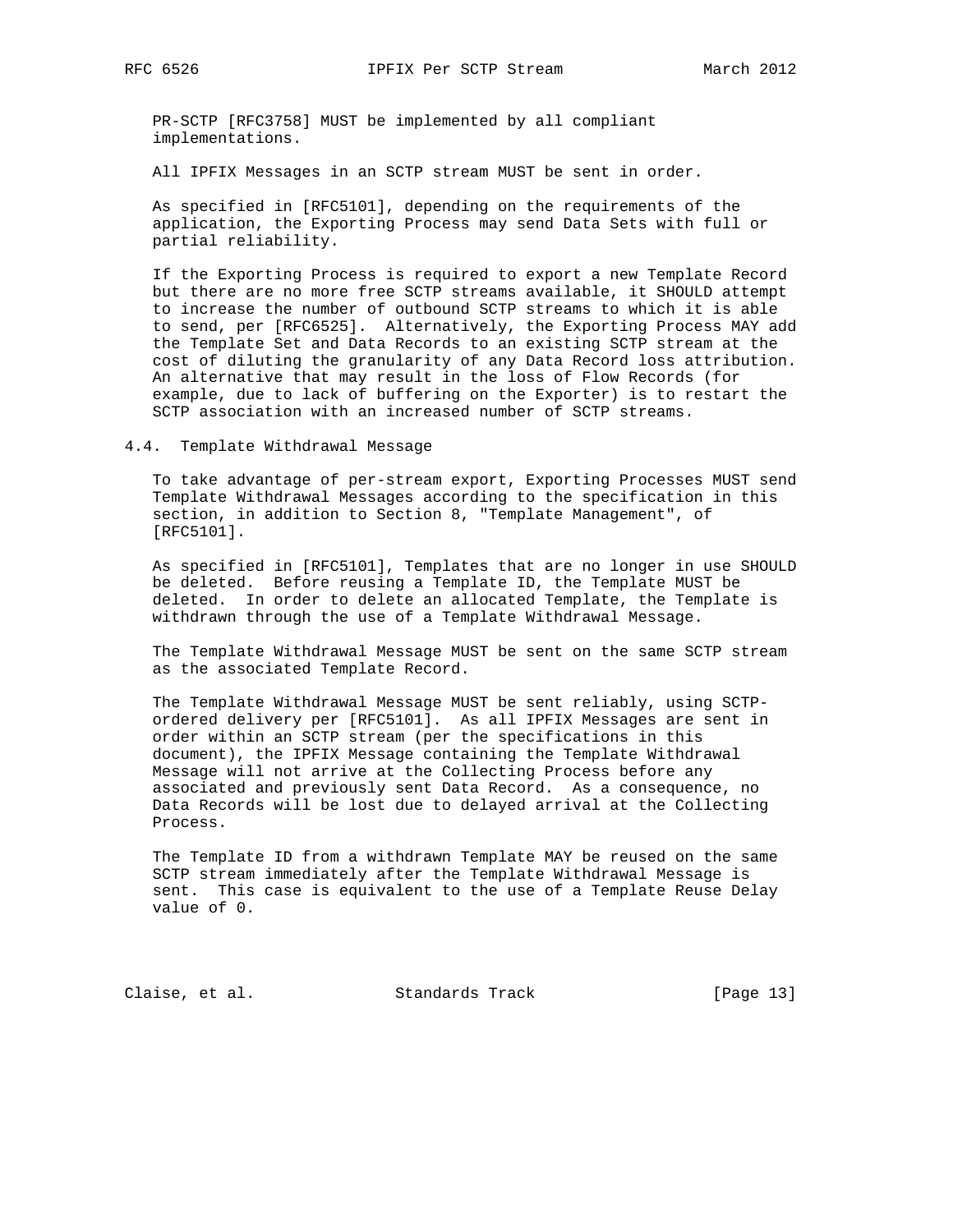After reusing the Template ID, the Exporting Process MUST send a Data Record associated with the Data Records Reliability Options Template to specify the reliability level of the Data Records associated with the new Template.

 If the Template ID is to be reused on a different SCTP stream, the new Template Record MUST NOT be sent before the Template Reuse Delay interval.

 A Template Withdrawal Message to withdraw all Templates for the Observation Domain ID specified in the IPFIX Message header MUST NOT be used.

 Multiple Template IDs MAY be withdrawn with a single Template Withdrawal Message under the condition that all the Template IDs in the Template Withdrawal Message are used on the same SCTP stream as the Template Withdrawal Message.

4.5. The Collecting Process's Side

 Collecting Processes must operate in a fashion slightly contrary to [RFC5101] in order to realize the full benefits of per-stream export. However, the specification in this section contains a mechanism that allows per-stream-capable Collecting Processes to selectively enable per-stream export, in order to ensure interoperability of per-stream capable Collecting Processes with Exporting Processes that do not implement per-stream export.

4.5.1. SCTP

 As specified in [RFC5101], the Collecting Process SHOULD listen for a new association request from the Exporting Process. The Exporting Process will request a number of SCTP streams to use for export.

 A Collecting Process SHOULD support the procedure for the addition of an SCTP stream specified in [RFC6525].

4.5.2. Enabling the Per-SCTP-Stream Extension

 In IPFIX, there is no explicit notification of the Exporting Process's capabilities. There is also no return channel for the Collecting Process to communicate its capabilities.

 When the Exporting Process is sending according to the per-SCTP stream extension, the first Data Record received by the Collecting Process will be associated with the Data Records Reliability Options

Claise, et al. Standards Track [Page 14]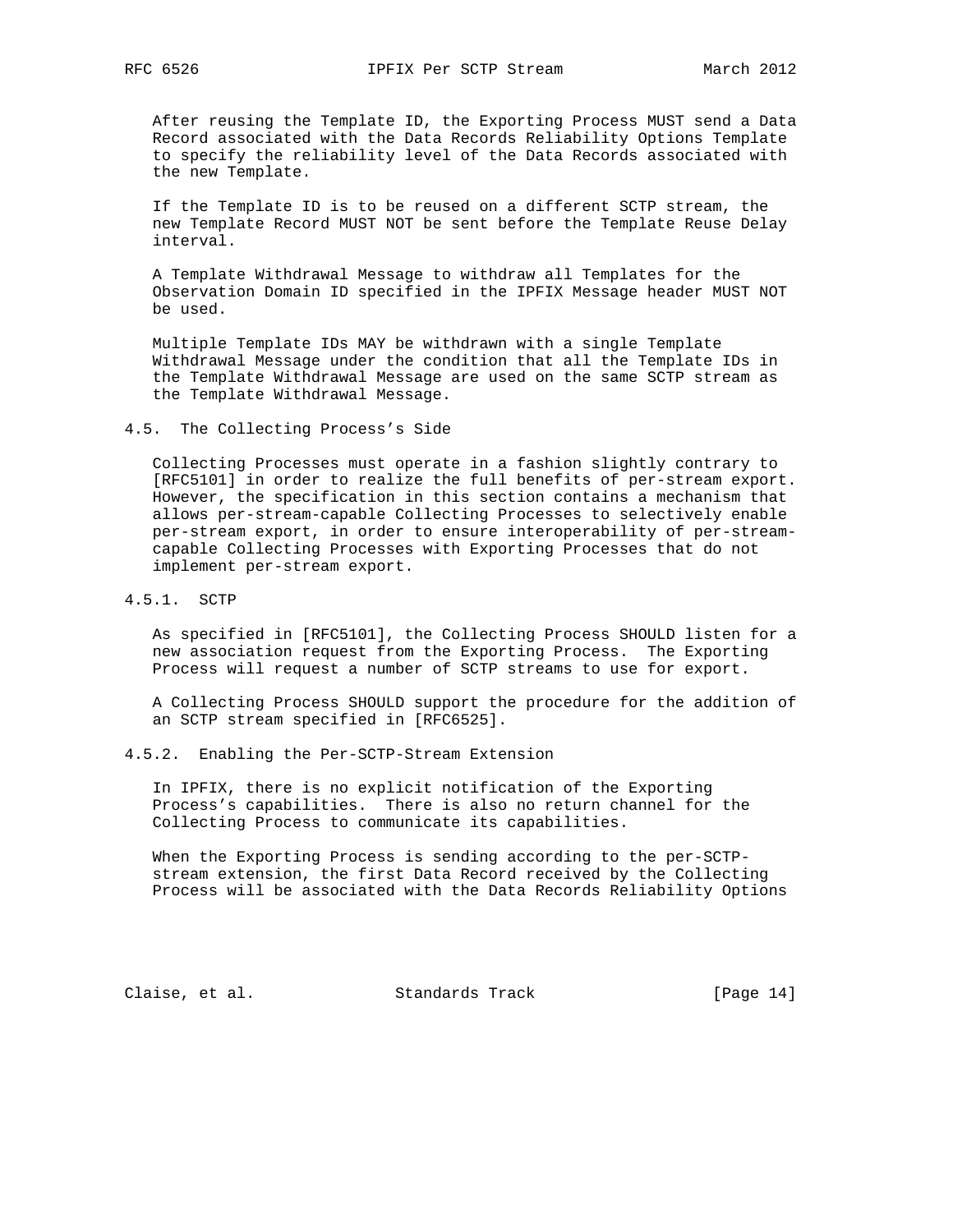Template. In this case, the Collecting Process enables the extension for this Transport Session. Otherwise, the Collecting Process MUST NOT enable the extension for this Transport Session.

 The Collecting Process MUST accept other non-scope Information Elements in the Data Records Reliability Options Template.

4.5.3. Disabling the Per-SCTP-Stream Extension

 Nothing prevents an implementation that does not meet the specification of the per-SCTP-stream extension from sending a Template that looks like a dataRecordsReliability Options Template. Therefore, a Collecting Process MUST detect if the Exporting Process fails to meet the specification fully. If any of the conditions below is met, the Exporting Process does not properly use the per-SCTP-stream extension, and the Collecting Process MUST log an error message and disable this extension for the SCTP association.

- 1. A Data Record is received before the appropriate Data Record associated with the Data Records Reliability Options Template has been received on the same SCTP stream (see Section 4.2). Note: Data Records associated with the Data Records Reliability Options Template are an exception to this rule.
- 2. A Data Record associated with a Data Records Reliability Options Template is received on an SCTP stream for a (non-Options) Template that was defined on a different SCTP stream.
- 3. A second Data Record associated with the Data Records Reliability Options Template is received for the same (Options) Template.
- 4. A Data Record or a Template Withdrawal Message is associated with a Template that was defined on a different SCTP stream.
- 5. Loss of Data Records is detected within a stream where a Data Record associated with the Data Records Reliability Options Template indicating unreliable transmission for any Template has not been received.
- 6. A message is received with the SCTP U(nordered) flag set to 1 (i.e., the message was sent unordered), even if it is processed in order.

Claise, et al. Standards Track [Page 15]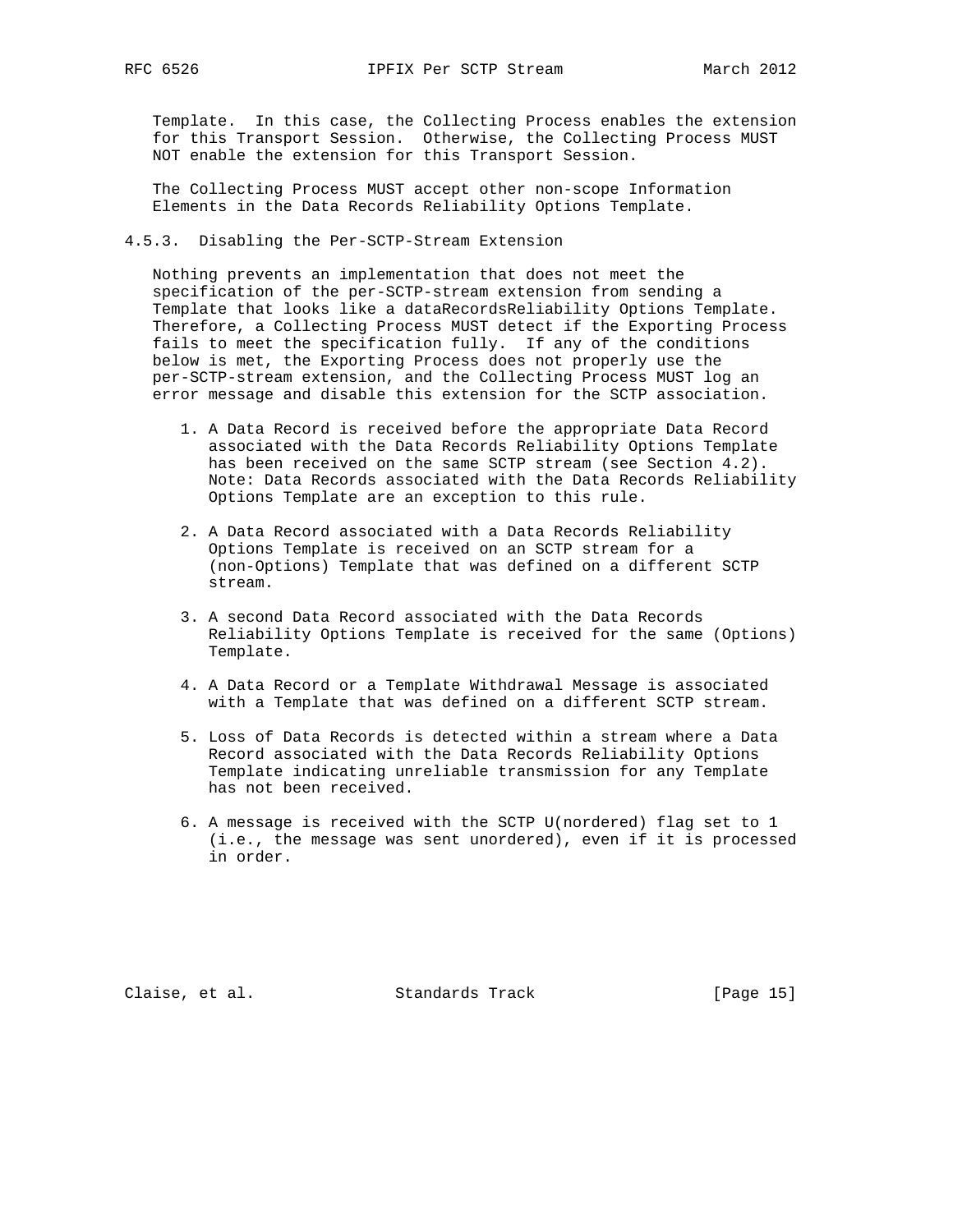## 4.5.4. Calculating Data Record Loss Per Template

 As specified in [RFC5101], the IPFIX protocol has a Sequence Number field in the IPFIX Message header that increases with the number of IPFIX Data Records in the IPFIX Message. A Collecting Process may detect out-of-sequence, dropped, or duplicate IPFIX Messages by tracking the Sequence Number.

 When one or more sequential IPFIX Messages are considered lost, the number of lost Data Records is equal to the Sequence Number of the first IPFIX Message Header following the lost packets (S2) minus the Sequence Number of the first lost IPFIX Message (S1). The Sequence Number of the first lost IPFIX Message can be calculated as the Sequence Number of the last IPFIX Message before the sequence of lost IPFIX Messages (S0) plus the number of Data Records in that IPFIX Message (N0).

```
S1 = S0 + N0loss = (S2 - S1) (mod(2^32))= (S2 - (S0 + N0)) (mod(2^32))
```
 Note that modulo 2^32 arithmetic is required, since the Sequence Number may wrap within the series of lost IPFIX Messages. If less than 2^32 Data Records are lost in a sequence (which can be assumed in practice), the above equation returns the exact number of lost Data Records.

 Note that using an unsigned32 type for the loss would automatically take care of the mod(2^32) operation.

 As this Sequence Number is incremented per SCTP stream, the loss of Data Records sent in that SCTP stream can be calculated in the case of partially reliable export. This loss can be attributed to the Data Records sent for the (Options) Template(s) whose records are being sent unreliably within that SCTP stream.

5. Resource Impact

 Although adding the new SCTP streams requires a message exchange, it is more lightweight to set up additional SCTP streams than to set up a new SCTP association, since the only overhead of adding SCTP stream(s) to an existing SCTP association is the addition of 16-24 more bytes (allocated in the SCTP association, a single time), whereas setting up a new SCTP association requires more overhead.

 In terms of throughput impact, the fact that these specifications discourage multiplexing Templates and Data Records of different Template IDs may lead to a slightly larger IPFIX Message overhead.

Claise, et al. Standards Track [Page 16]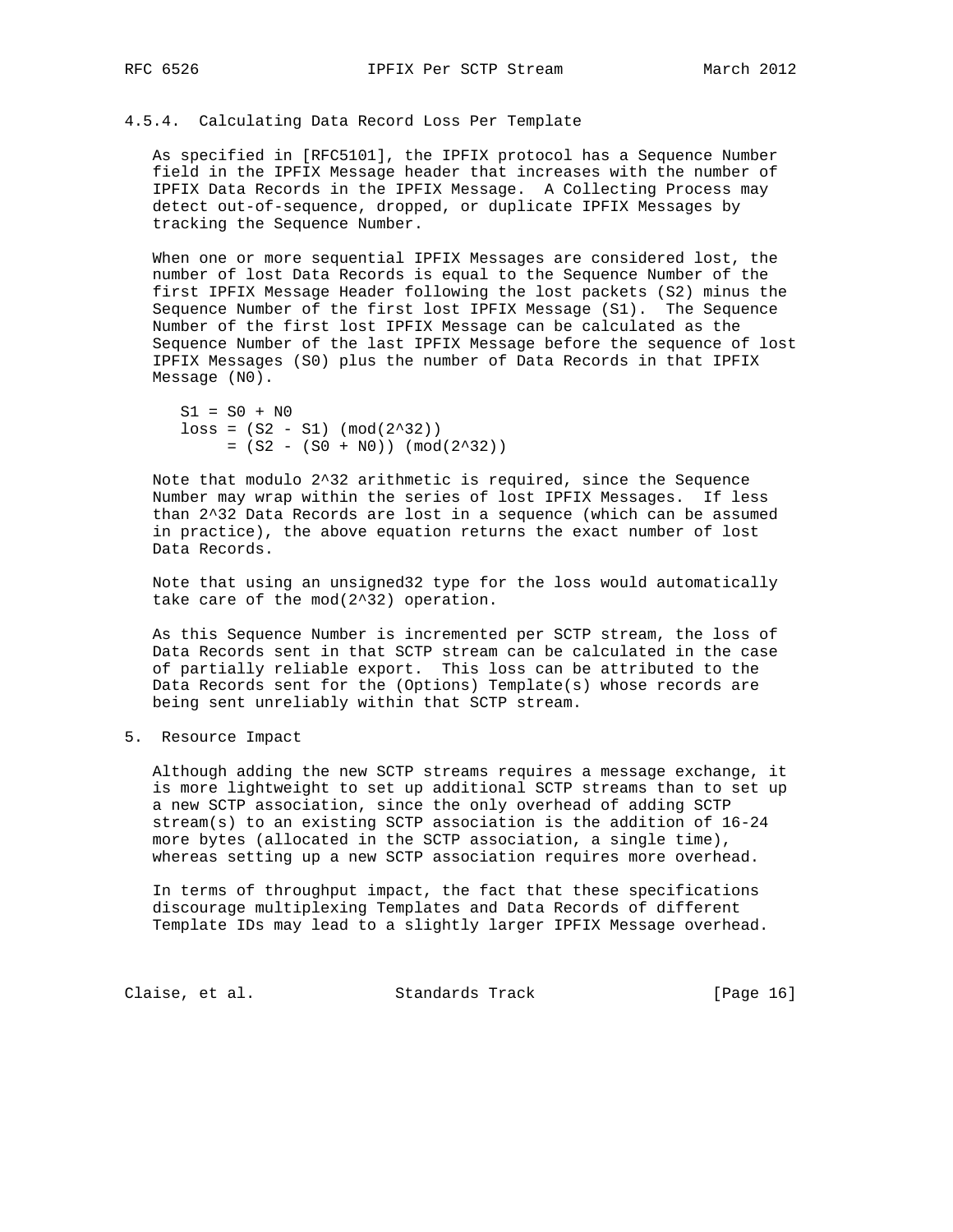If the Data Record rate is low for a specific Template (and hence a specific SCTP stream), the Exporting Process might not be able to fill the IPFIX Messages with Data Records associated with other Templates. In such a situation, there is a potential overhead due to additional IPFIX Message headers and SCTP chunk headers.

 Finally, with respect to the processing overhead on the Exporter, a lot of state information must be stored when a large number of SCTP streams are used within an SCTP association. However, no comparison of the performance impact of multiple streams within an SCTP association versus opening the same number of independent SCTP associations is available.

6. Examples

 Figure 1 shows an example where SCTP stream 10 carries a Template Record with Template ID 257 transmitted with full reliability (FR), together with associated Data Records transmitted with partial reliability (PR). The Data Records Reliability Options Template with Template ID 256 is transmitted with full reliability. Its corresponding Data Set contains one Data Record.

Record 1:

| o Scope:<br>o Non-scope: dataRecordsReliability = False | Template ID = $257$                           |                   |                   |  |
|---------------------------------------------------------|-----------------------------------------------|-------------------|-------------------|--|
| stream 10                                               | Data<br>$\cdot$ $\cdot$ $\cdot$<br>257<br>PR. | Data<br>257<br>PR | Data<br>256<br>FR |  |
|                                                         |                                               |                   | Reliability       |  |

 | | | Options | ...---| Template |-------| Template |------> | 257 | | 256 | | FR| | FR| +----------+ +-------------+



Claise, et al. Standards Track [Page 17]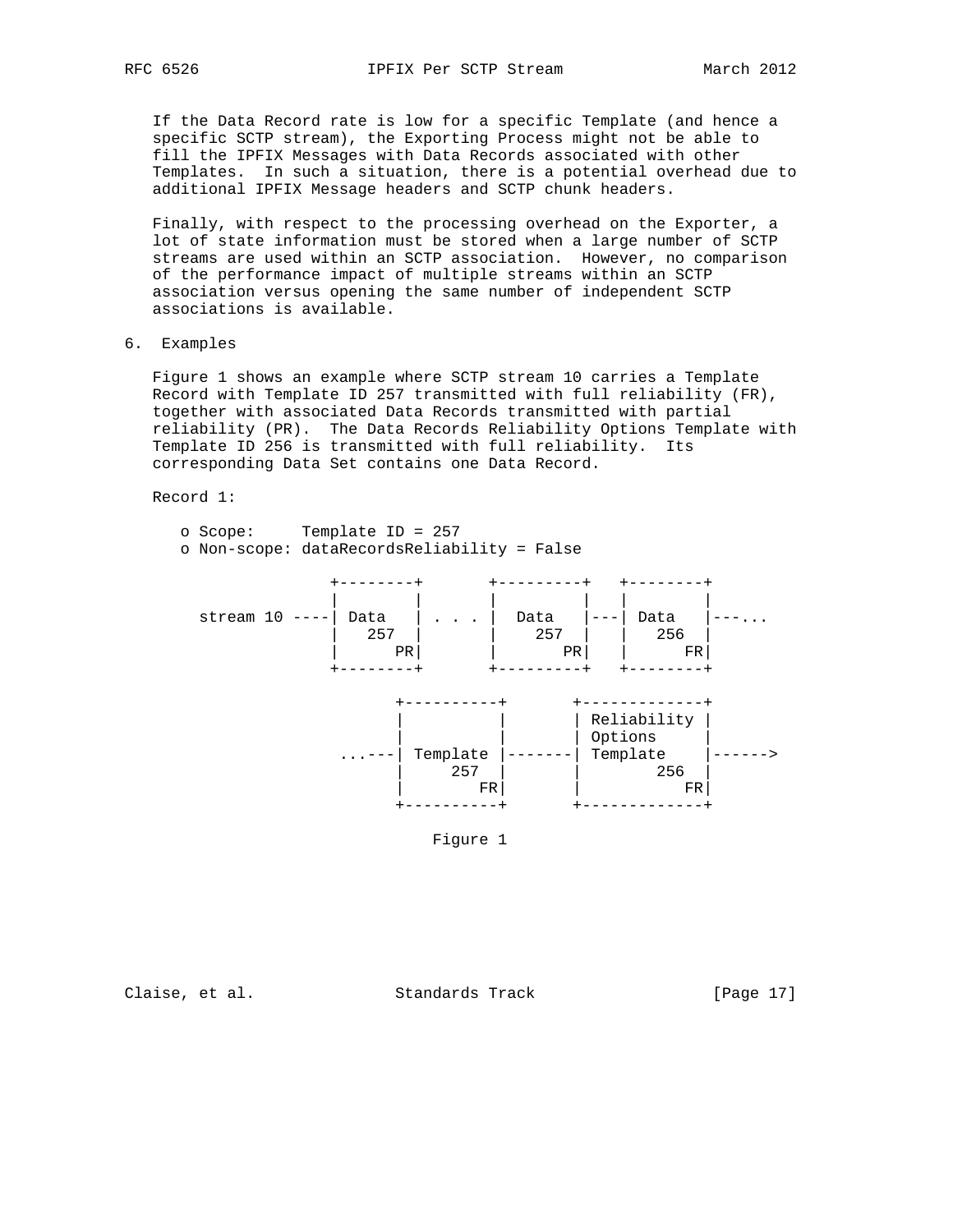Note that Template 257 will always be processed before the Data Records by the Collecting Process, because all IPFIX Messages are sent in order within an SCTP stream. Therefore, the job of the Collecting Process is simplified. Furthermore, the Data Record loss for Template 257 can easily be calculated by the Collecting Process.

 If an Options Template is necessary to understand the content of a Data Record (i.e., the scope in the Options Template Record is an Information Element contained in the Data Record or associated with the Data Record), the Options Template Record should be sent in the same SCTP stream, as displayed in Figure 2.



Figure 2

Figure 2 shows an example where SCTP stream 20 carries the following:

- a Data Records Reliability Options Template with Template ID 258, transmitted with full reliability.
- an Options Template Record with Template ID 259, transmitted with full reliability. This Options Template Record contains additional information related to the subsequent Data Records based on Template ID 260. Typical examples are the Common Properties information [RFC5473] or the Selector Report Interpretation [RFC5476].

Claise, et al. Standards Track [Page 18]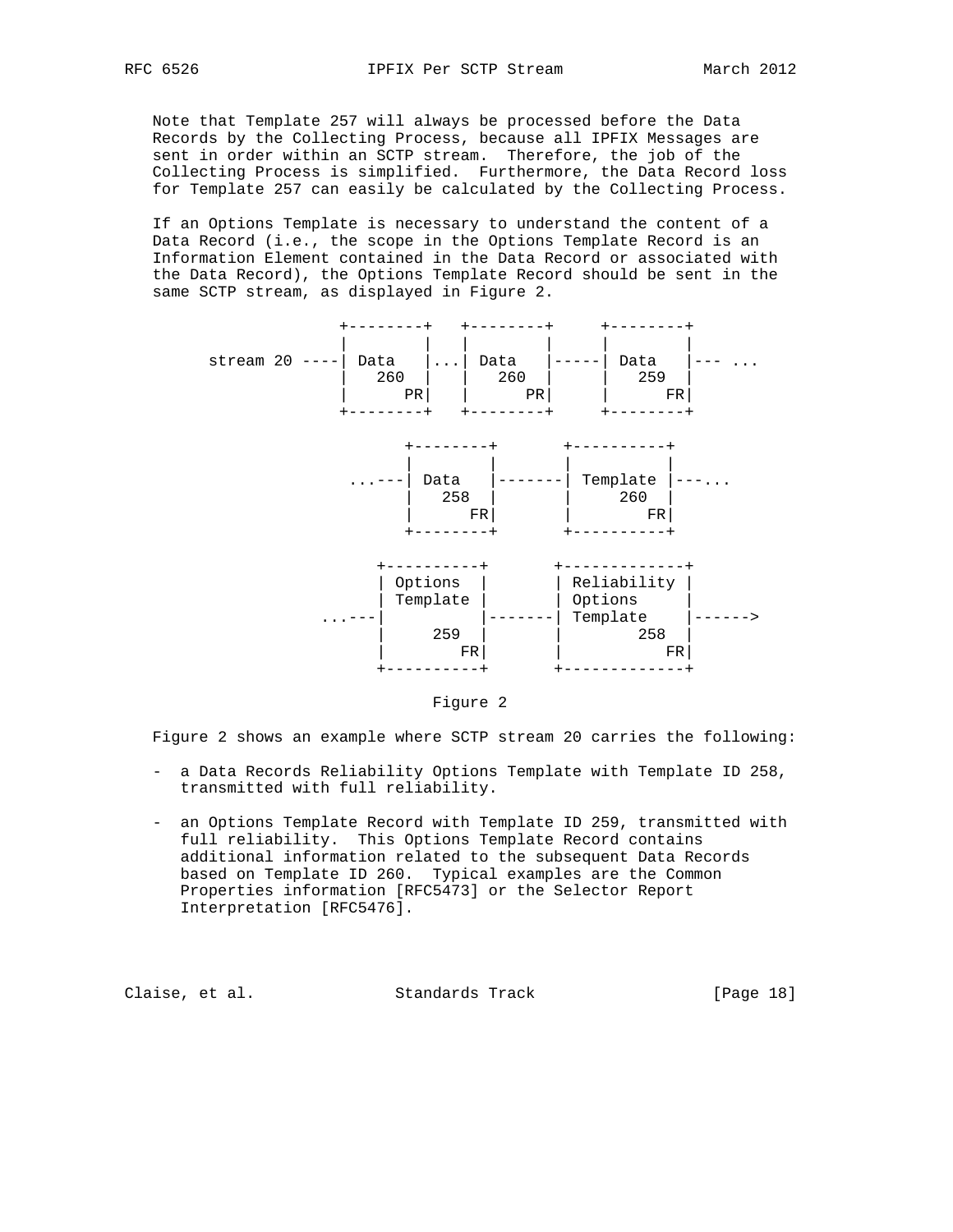- a Template Record with Template ID 260, transmitted with full reliability.
- a Data Set specified by the Reliability Options Template with Template ID 258, transmitted with full reliability.

The Data Set contains three Data Records:

 Record 1: o Scope: Template ID = 258 o Non-scope: dataRecordsReliability = True Record 2: o Scope: Template ID = 259 o Non-scope: dataRecordsReliability = True Record 3: o Scope: Template ID = 260 o Non-scope: dataRecordsReliability = False

 These Data Records inform the Collecting Process that the Data Records for Template IDs 258 and 259 are sent reliably, while the Data Records for Template ID 260 are not. Note that the first Data Record associated with the Data Record Reliability Options Template (Template ID 258) is not required and can be omitted.

- a Data Record specified by Template ID 259, transmitted with full reliability.
- a Data Record specified by Template ID 260, transmitted with partial reliability.

 If the Collecting Process observes some Data Record loss using the Sequence Number, the loss can only stem from the Data Records associated with Template ID 260, as these are the only Data Records not exported reliably. Therefore, the calculation of loss per Template ID 260 is possible.

 Note that Options Templates 258, 259, and 260 will always arrive before their associated Data Records, respectively, because all IPFIX Messages must be sent in order within an SCTP stream.

Claise, et al. Standards Track [Page 19]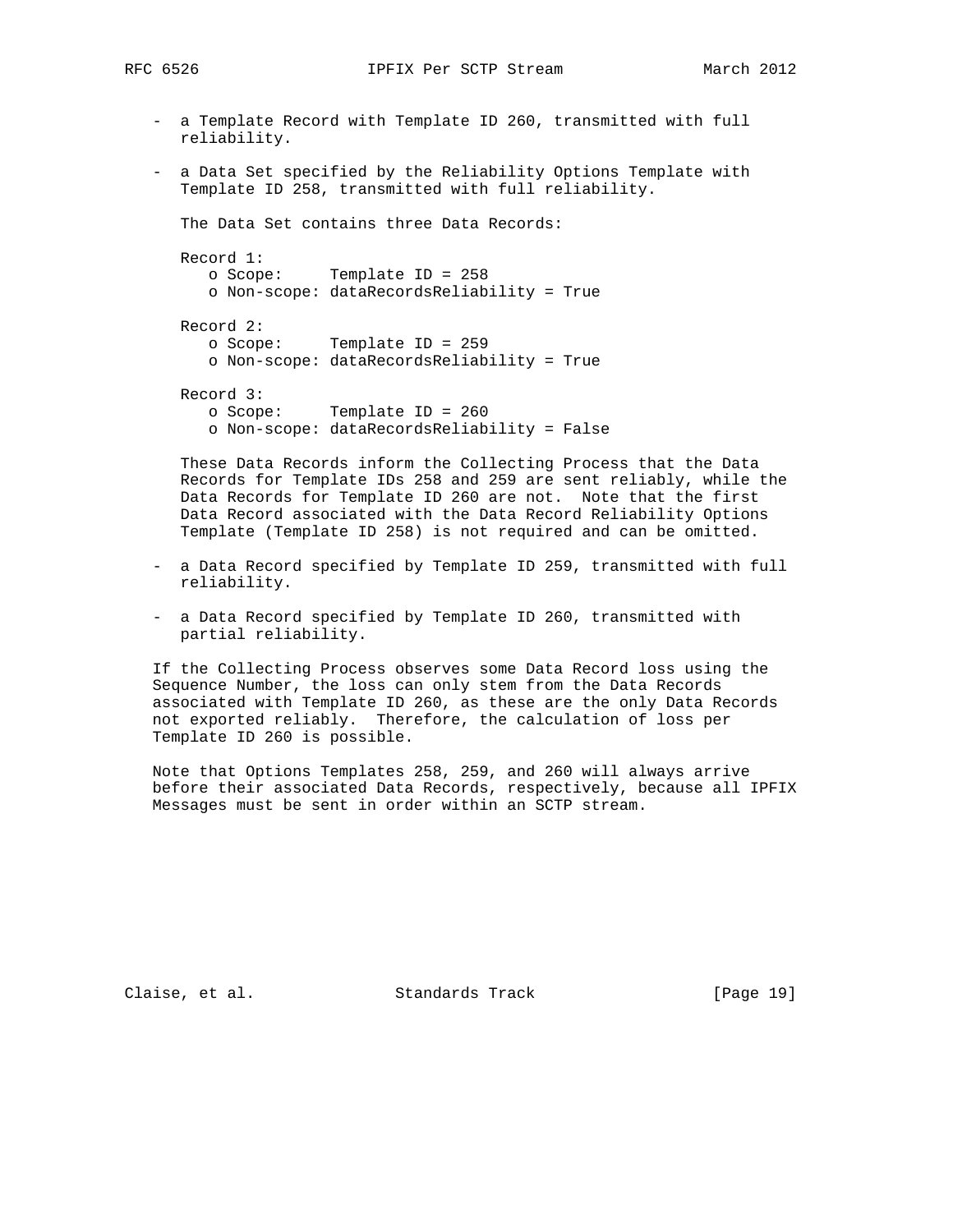Figure 3 shows an example where SCTP stream 30 carries a Template Record with Template ID 262 transmitted with full reliability, an associated Data Record transmitted with full reliability, and a Template Withdrawal Message, followed by a redefinition of Template ID 262, and finally the Data Record associated with the new Template transmitted with partial reliability. The Template Withdrawal Message and the new definition of Template ID 262 are sent immediately, without waiting for the Template Reuse Delay interval.



dRR: Data Records Reliability

## Figure 3

 The second Data Record associated with the Data Records Reliability Options Template shows that the Data Records associated with the newly specified Template ID 262 will be sent unreliably.

## 7. IANA Considerations

 According to the process defined in [RFC5102], IANA has allocated the dataRecordsReliability Information Element (defined in Section 4.1) in the "IPFIX Information Elements" registry [IANA].

Claise, et al. Standards Track [Page 20]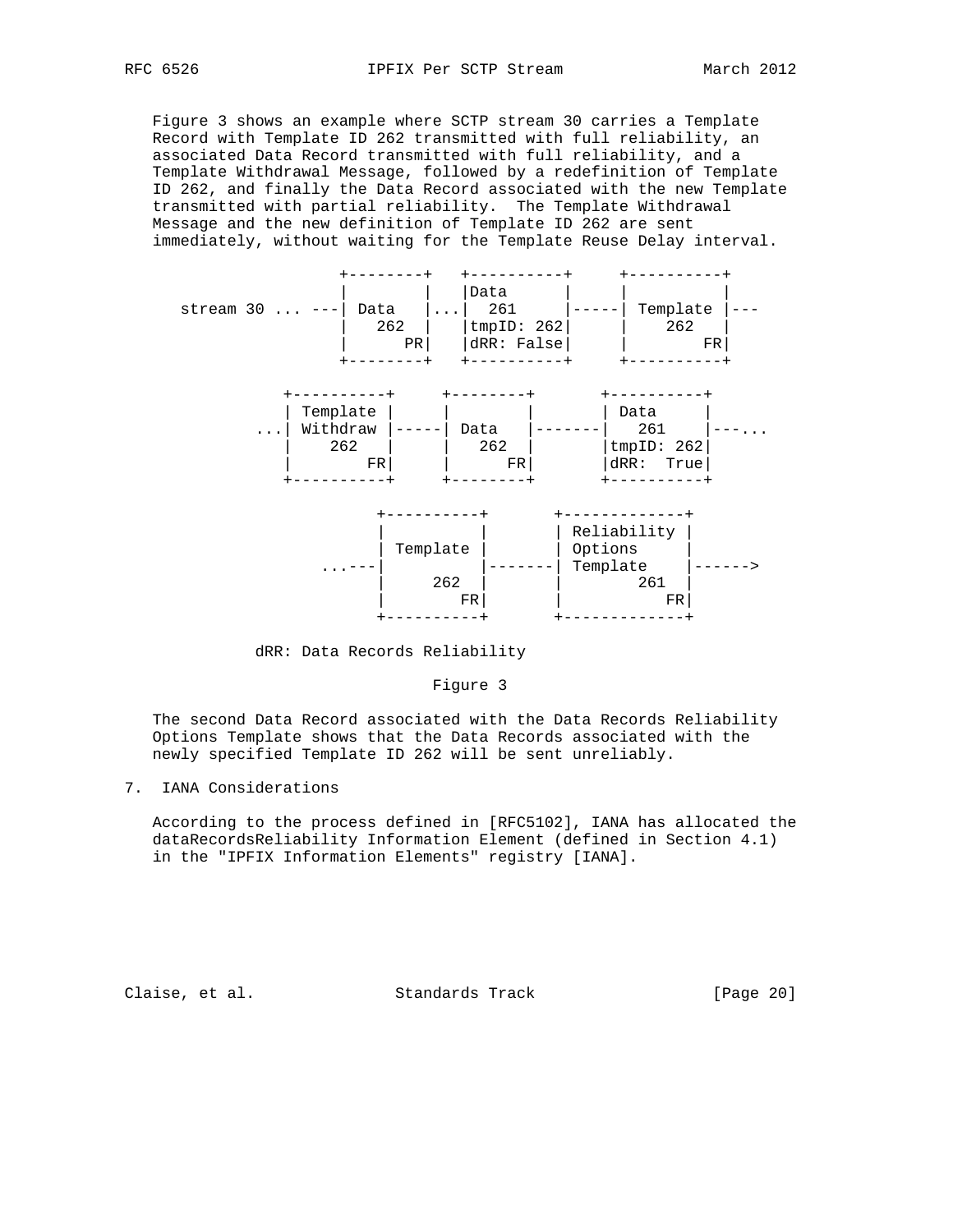8. Security Considerations

 The same security considerations as for the IPFIX protocol [RFC5101] apply.

- 9. References
- 9.1. Normative References
	- [RFC2119] Bradner, S., "Key words for use in RFCs to Indicate Requirement Levels", BCP 14, RFC 2119, March 1997.
	- [RFC3758] Stewart, R., Ramalho, M., Xie, Q., Tuexen, M., and P. Conrad, "Stream Control Transmission Protocol (SCTP) Partial Reliability Extension", RFC 3758, May 2004.
	- [RFC4960] Stewart, R., Ed., "Stream Control Transmission Protocol", RFC 4960, September 2007.
	- [RFC5101] Claise, B., Ed., "Specification of the IP Flow Information Export (IPFIX) Protocol for the Exchange of IP Traffic Flow Information", RFC 5101, January 2008.
	- [RFC5102] Quittek, J., Bryant, S., Claise, B., Aitken, P., and J. Meyer, "Information Model for IP Flow Information Export", RFC 5102, January 2008.
	- [RFC5475] Zseby, T., Molina, M., Duffield, N., Niccolini, S., and F. Raspall, "Sampling and Filtering Techniques for IP Packet Selection", RFC 5475, March 2009.
	- [RFC6525] Stewart, R., Tuexen, M., and P. Lei, "Stream Control Transmission Protocol (SCTP) Stream Reconfiguration", RFC 6525, February 2012.
- 9.2. Informative References
	- [IANA] IPFIX Information Elements Registry, <http://www.iana.org/assignments/ipfix>.
	- [RFC3917] Quittek, J., Zseby, T., Claise, B., and S. Zander, "Requirements for IP Flow Information Export (IPFIX)", RFC 3917, October 2004.
	- [RFC5470] Sadasivan, G., Brownlee, N., Claise, B., and J. Quittek, "Architecture for IP Flow Information Export", RFC 5470, March 2009.

Claise, et al. Standards Track [Page 21]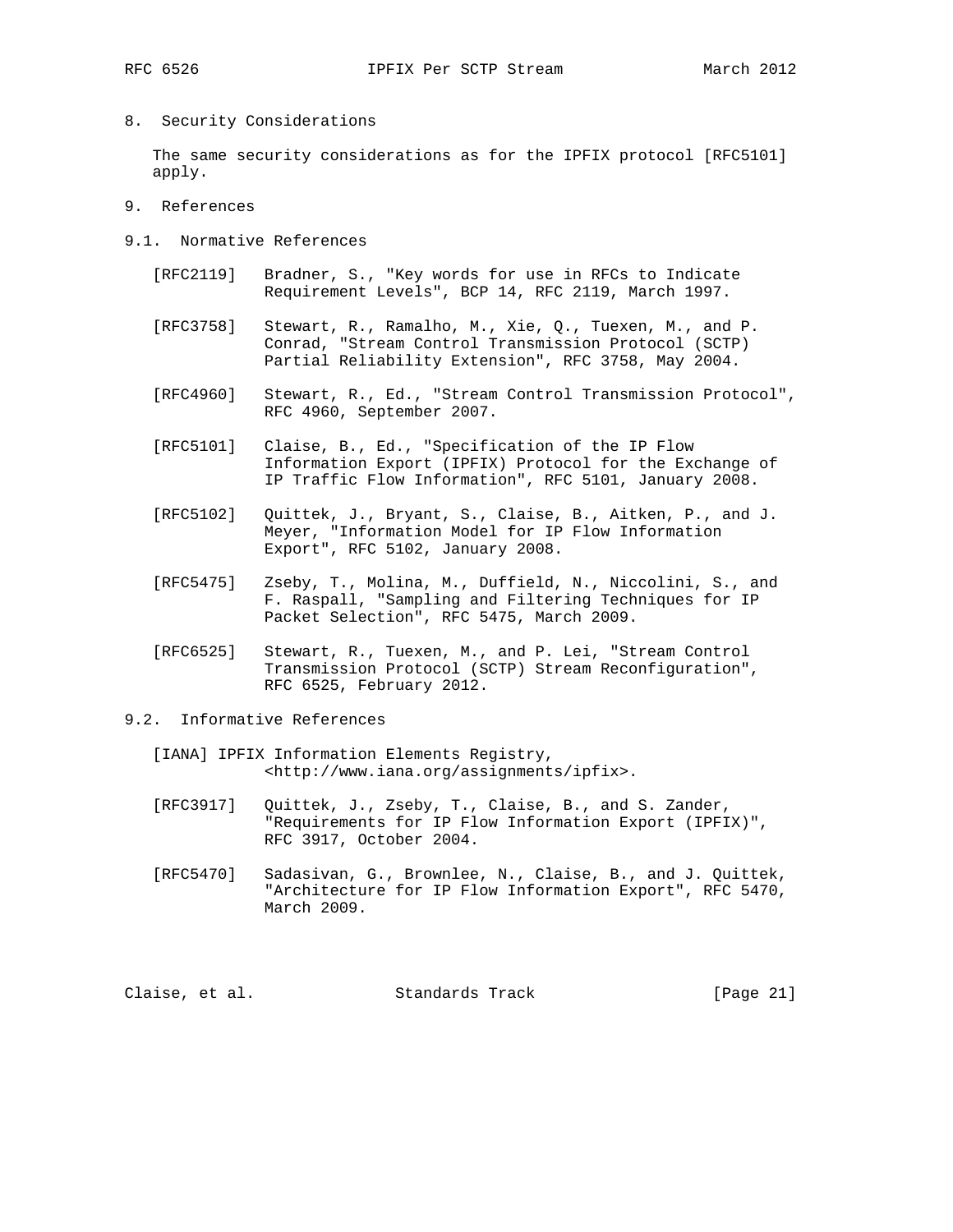- [RFC5472] Zseby, T., Boschi, E., Brownlee, N., and B. Claise, "IP Flow Information Export (IPFIX) Applicability", RFC 5472, March 2009.
- [RFC5473] Boschi, E., Mark, L., and B. Claise, "Reducing Redundancy in IP Flow Information Export (IPFIX) and Packet Sampling (PSAMP) Reports", RFC 5473, March 2009.
- [RFC5474] Duffield, N., Ed., Chiou, D., Claise, B., Greenberg, A., Grossglauser, M., and J. Rexford, "A Framework for Packet Selection and Reporting", RFC 5474, March 2009.
- [RFC5476] Claise, B., Ed., Johnson, A., and J. Quittek, "Packet Sampling (PSAMP) Protocol Specifications", RFC 5476, March 2009.
- [RFC5477] Dietz, T., Claise, B., Aitken, P., Dressler, F., and G. Carle, "Information Model for Packet Sampling Exports", RFC 5477, March 2009.
- 10. Acknowledgments

 The authors would like to thank Brian Trammell for his expert feedback and continuous effort to improve the specifications; Elisa Boschi for her thorough reading; Randall Stewart, Peter Lei, and Michael Tuexen for their SCTP-related feedback and expertise; and Tobias Limmer.

Claise, et al. Standards Track [Page 22]